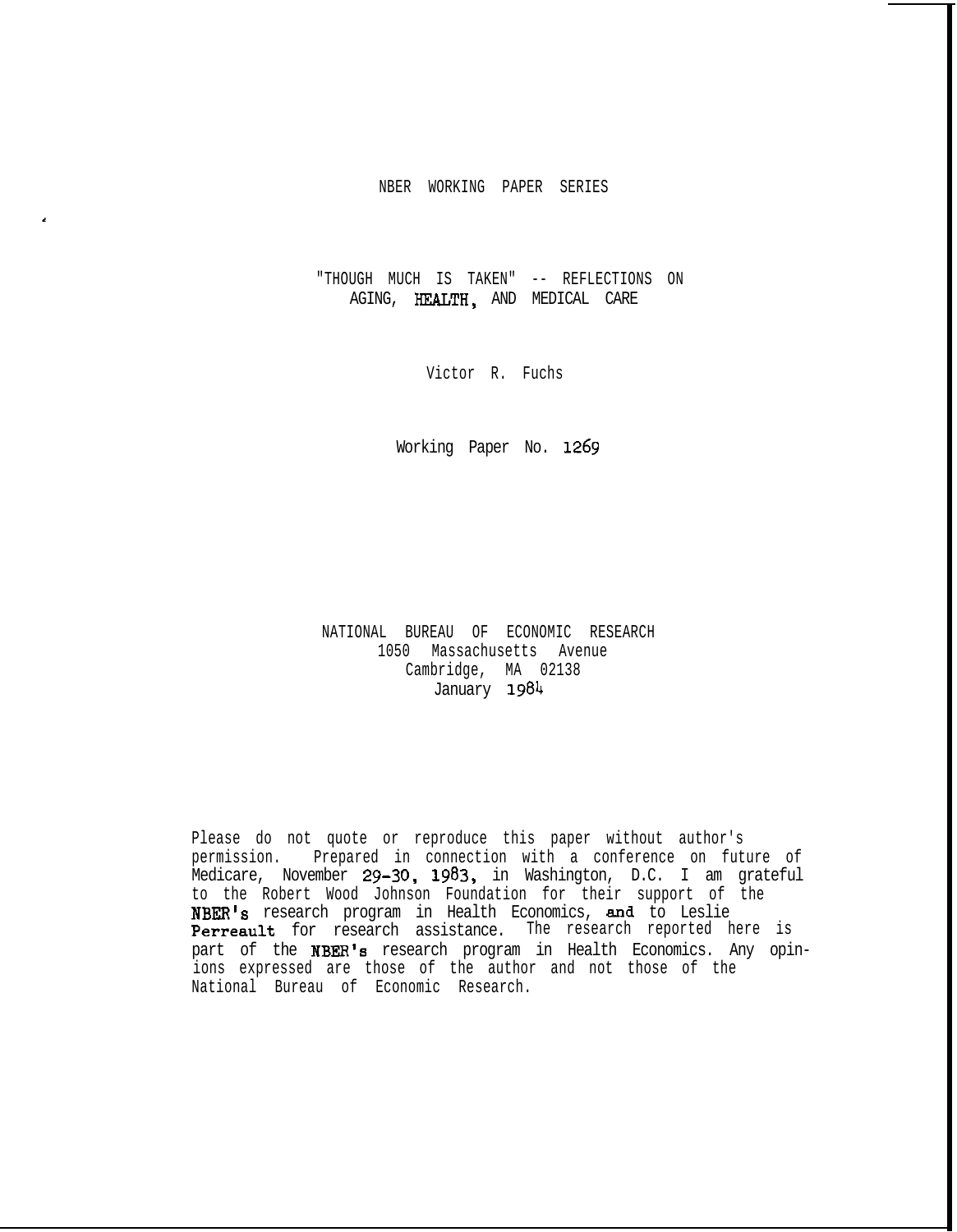# **"THOUGH MUCH IS TAKEN"--REFLECTIONS ON AGING, HEALTH, AND MEDICAL CARE**

## **Abstract**

**The Medicare trust funds face huge prospective deficits by the end of this decade. This paper discusses trends in six areas that bear on the Medicare problem: the number of the elderly, their health status, use of medical care, labor force participation, income, and living arrangements. Among the most important findings are: 1) a very large increase since 1965 in life expectancy at age 65; 2) a very large increase since 1976 in real per capita health care expenditures on the elderly relative to expenditures on persons under age 65; 3) a cross-sectional increase with age in per capita health care expenditures that is primarily attributable to very large expenditures in the last year of life; 4) a sharp decrease in labor force participation and a sharp increase in relative income of the elderly since 1965. The paper concludes by raising questions about the need to reconsider the definition of the elderly, the need for more flexible labor market arrangements for older workers, and a need for a social consensus concerning appropriate care of dying patients.**

> **Victor R. Fuchs National Bureau of Economic Research 204 Juniper0 Serra Boulevard Stanford, CA 94305**

**415/326-7160**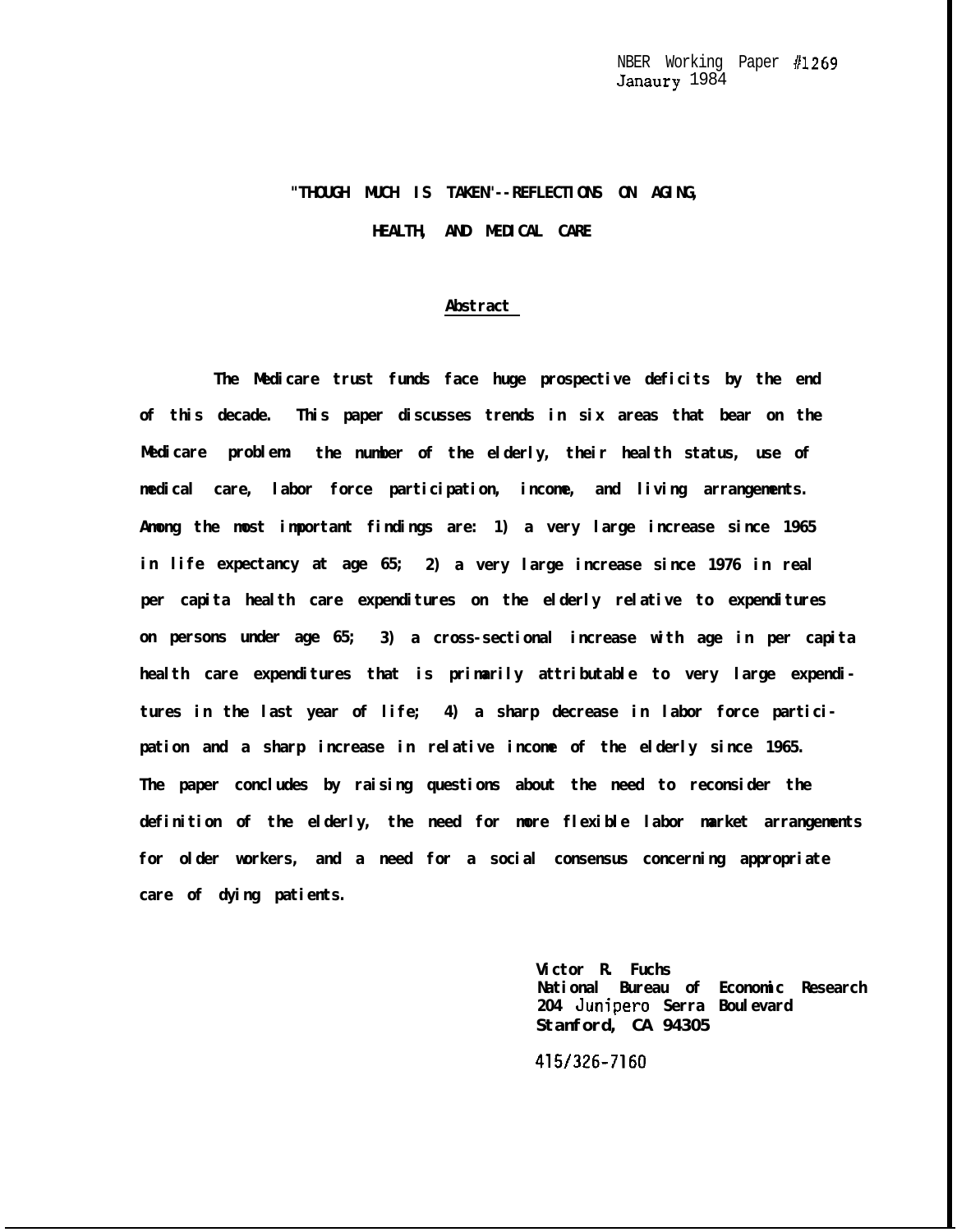### **"THOUGH MUCH IS TAKEN"--REFLECTIONS ON AGING, HEALTH, AND MEDICAL CARE**

**Victor R. Fuchs Stanford University and National Bureau of Economic Research**

> **"Though much is taken, much abides." --Alfred Lord Tennyson**

**Less than one score years ago this nation brought forth a new system of financing health care for the elderly--Medicare. This system, conceived as part of a broad thrust toward a "Great Society" and dedicated to the proposition that high quality medical care should be freely available to all persons 65 and over, is now the subject of intense re-examination. The rapid rate of growth of health care expenditures, the growing resistance to further increases in governmental taxes or deficits, and the changing circumstances of the elderly make this an appropriate time to ask (and attempt to answer) basic questions about the economic and social forces that affect this age group and this program.**

**Projections of Medicare outlays and revenues indicate very large future deficits in the Hospital Insurance trust fund and the Supplementary Medical Insurance trust fund. A wide range of possible solutions to this problem have been proposed, including modification of benefits, changes in methods of reimbursement, and discovery of new sources of funds. The other papers in this volume examine these proposals in detail. This paper attempts to place the Medicare issue in a broad context by identifying major economic and social trends that concern the elderly and by briefly considering the causes and consequences of these trends. I do not discuss Medicare directly,**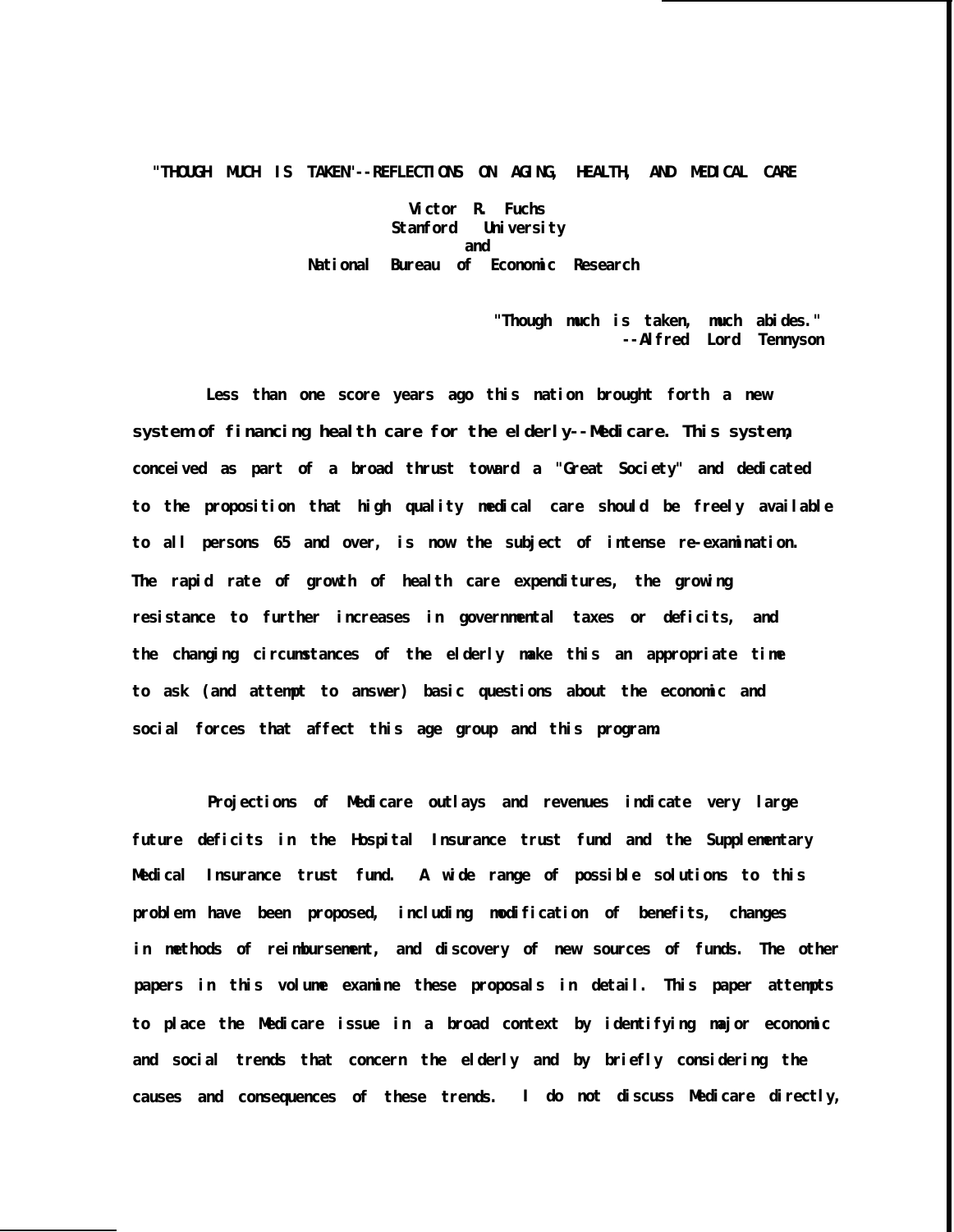**but the questions. raised and the data presented will, I hope, contribute to the formulation of improved public policies regarding health care for the elderly.**

**I begin by supposing that a policy maker with a strong interest in the elderly had disappeared in 1950 and had only recently returned. What would he or she most need to know about the elderly with respect to their current situation and the changes of recent decades? In my judgment there are six areas that are of critical importance: the number of elderly, their health status, use of medical care, labor force participation, income, and their living arrangements. I discuss the most dramatic changes in these areas during the past three decades, indicate how current policies may have contributed to these changes, and suggest the need for reconsideration of those policies.**

## **The Number of Elderly**

**Almost every article and book about the elderly begins by noting that the percentage of the population over 65 has grown appreciably over time. Why is there so much interest in this percentage? First, it is assumed that most men and women aged 65 and over are not at work; therefore, part of the working generation's output must be transferred to the elderly through social security payments, private pension plans, direct provision of services, or other means. The higher the percentage of elderly, the greater the amount that must be transferred. Second, it is assumed that health deteriorates with age and that the consumption of medical care increases. Furthermore, it is argued that even though the decline in labor income, the deterioration in health, and the increased use**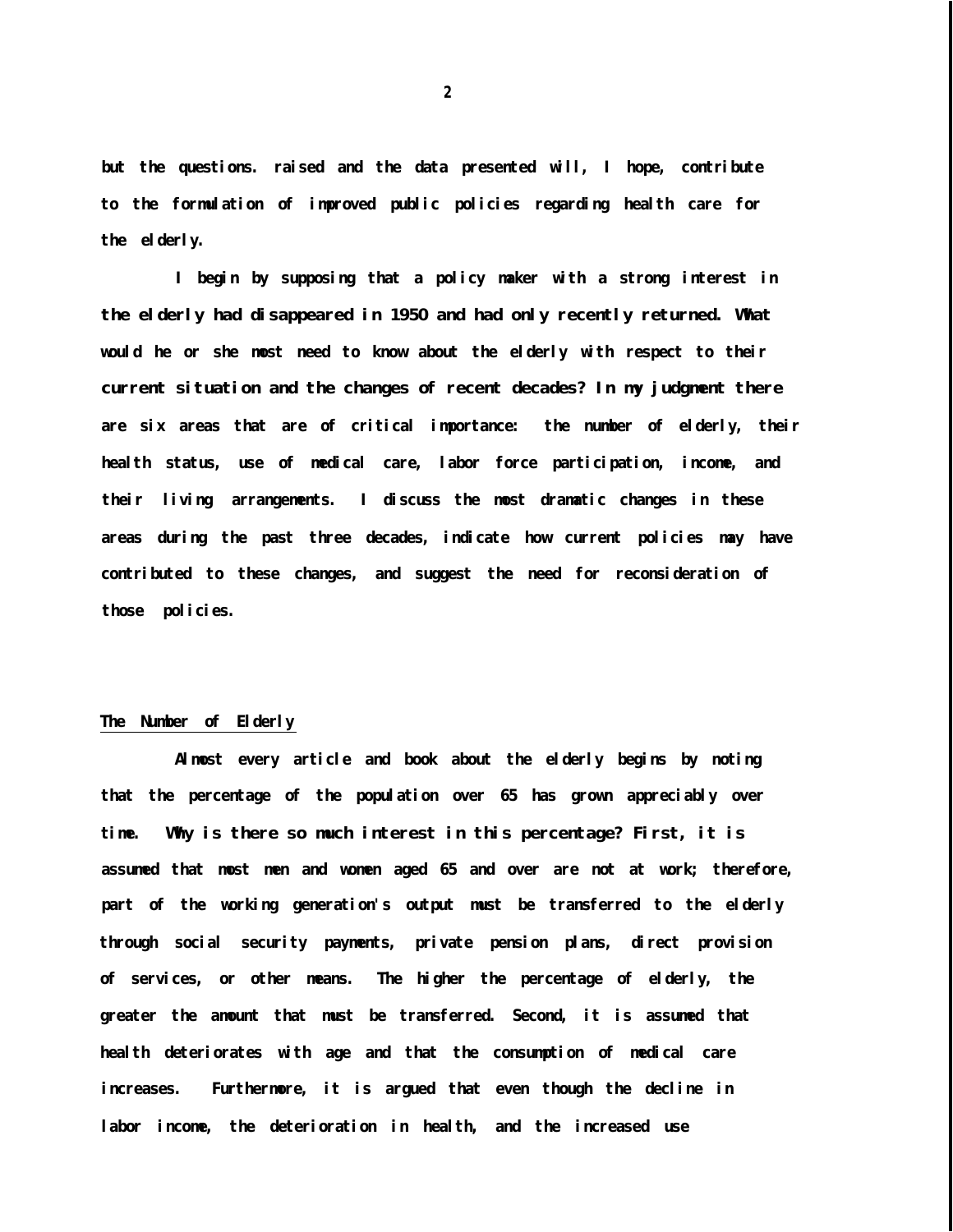**of medical care are, for the most part, foreseeable, many elderly cannot or do not adequately provide for old age by saving or by acquiring a health insurance policy when young that would protect them later in life. (Imperfections in insurance markets, problems of adverse selection, and high administrative and sales costs are said to contribute to this outcome.) Finally, the rise in the number of elderly increases their political power. This increase, coming at a time when economic resources are often allocated through the ballot box rather than the market place, raises the possibility of bitter political conflict between the elderly and other groups in society.**

**The definition of old age--that is, the age of eligibility for retirement and Medicare benefits--is a critical variable in the development of viable programs for the elderly. Consider, for instance, a hypothetical population in which the birth rate equals the death rate and everyone dies at 80 years of age. If every man and woman works from ages 20 to 65 and then retires, the ratio of workers to retirees will be three to one. If. however, the retirement age is 70, there will be five workers for every retiree, thus permitting a substantial increase in benefits or decrease in taxes, or both.**

**It is conventional to define the elderly with reference to the number of years since birth, but this is largely a concession to administrative convenience rather than the logical result of a closely reasoned argument. Individuals "age" at very different rates and, in theory at least, the elderly could be defined in terms of years until death, e.g., those men and women who will die within some specified time. For instance, we could look at the proportion of the population that will die within one year (the crude death rate). According to this measure the proportion has decreased since 1950. To be sure, it doesn't make much sense to define infants, children, and**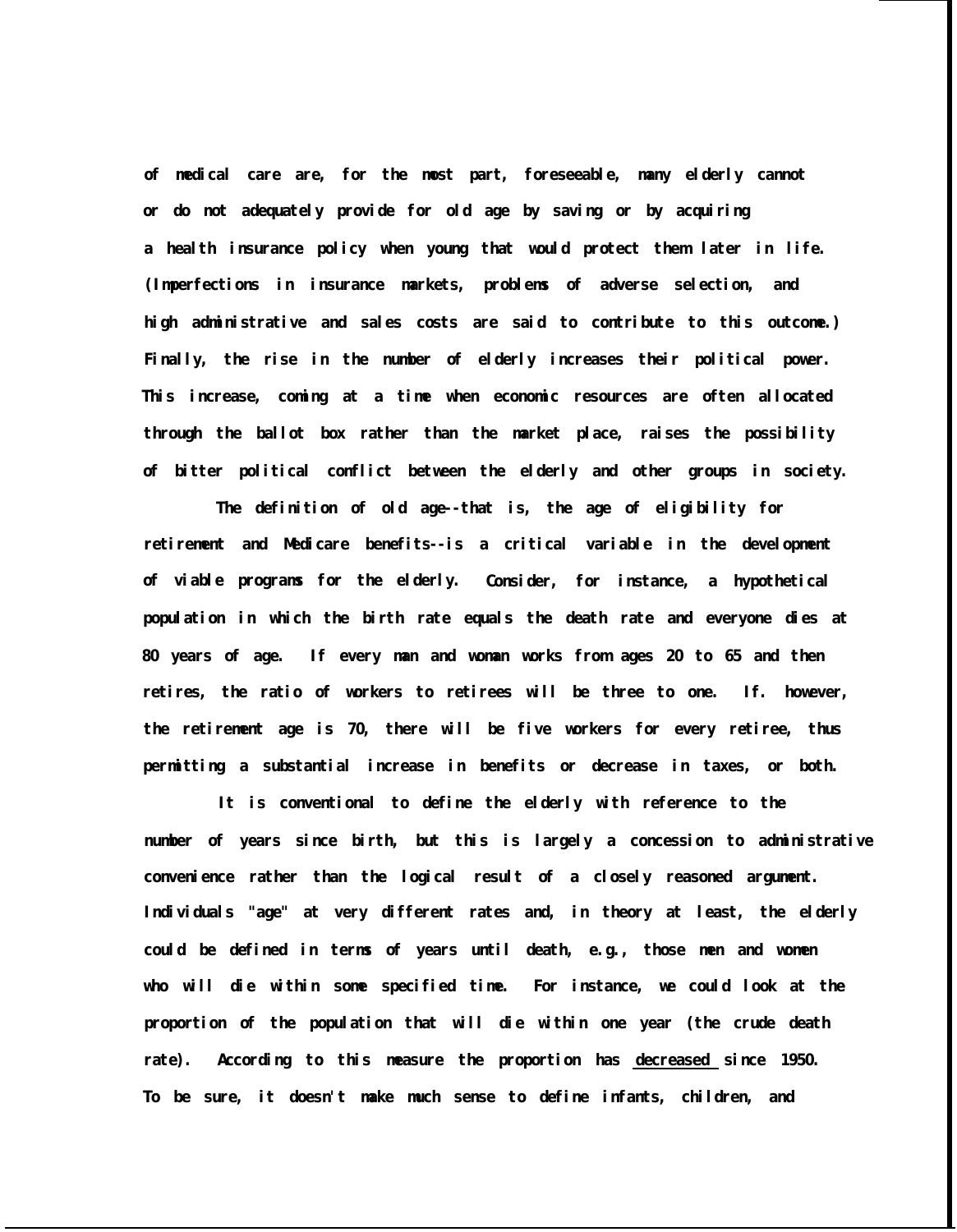**young adults as "elderly," even if they are close to death. But a count of persons 65 and over who will die within the next several years is informative because much of the interest in the elderly revolves around their need for medical care and other special services. From a different perspective, a count of persons 65 and over who are not in the labor force is revealing because it shows the portion of the population that must live on transfer payments, income from capital, or dissaving.**

**These alternative views of who is old yield different trends in the relative importance of the elderly, as may be seen in Table 1. The first row shows the familiar increase in the proportion of the population 65 and over, from 8.2 percent in 1950 to 11.3 percent in 1980. The second row, however, shows that if we define the elderly as persons 65 and over who will die within five years, this number as a percent of the total population has increased relatively slowly since 1950 and has hardly grown at all since 1965. Sharp declines in age-specific death rates at ages 65 and above have offset the effect of the increase shown in the first row. On the other hand, if we define the elderly as persons 65 and over who are out of the labor force (row 3). that proportion has grown even more rapidly than the percent over 65.**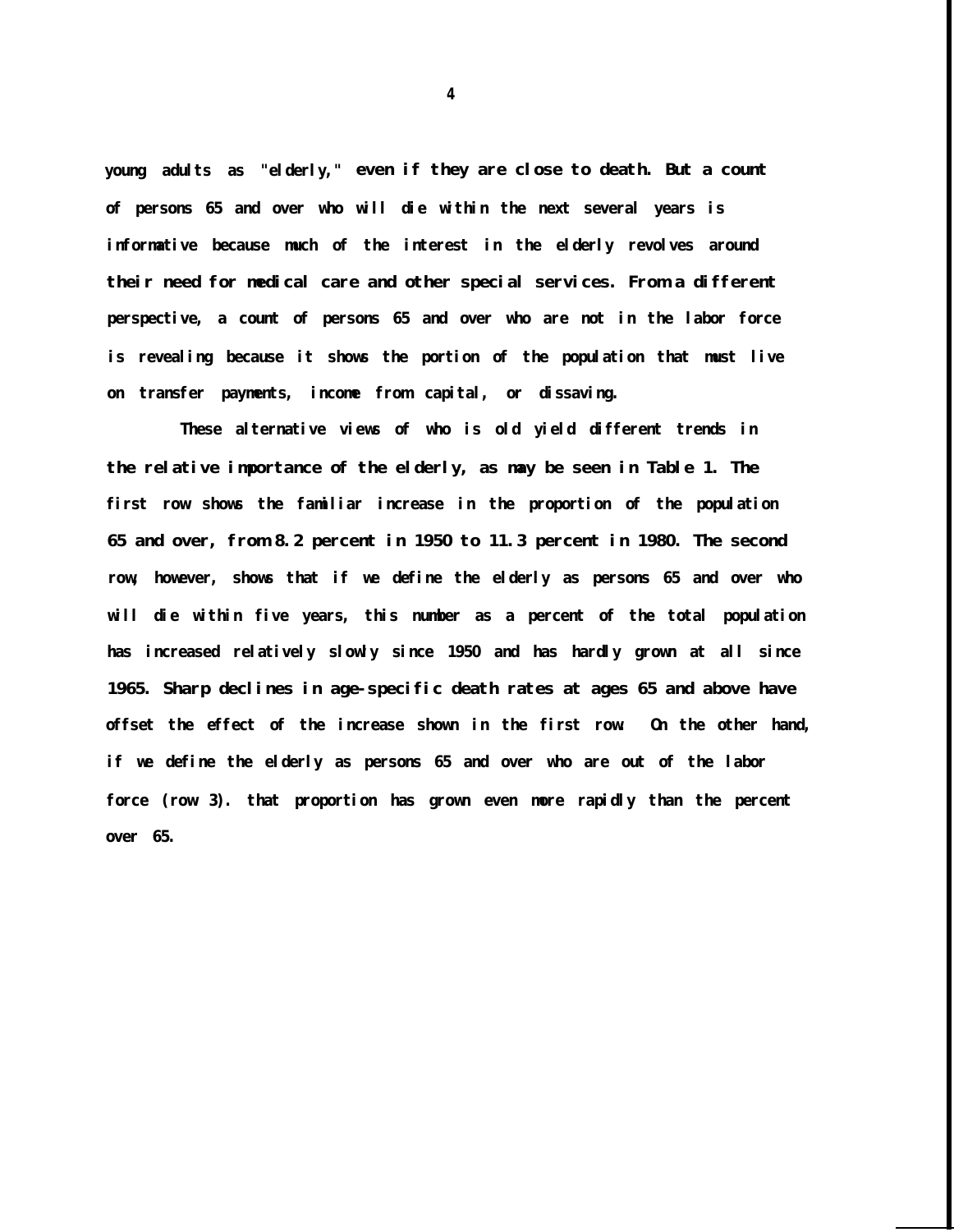|  |              |  |  |  | Table 1. The "elderly" as a proportion of the total population: alternative |  |
|--|--------------|--|--|--|-----------------------------------------------------------------------------|--|
|  | definitions. |  |  |  |                                                                             |  |

| Definition             |                                                           | 1950 | 1965    | 1980 |
|------------------------|-----------------------------------------------------------|------|---------|------|
|                        |                                                           |      | percent |      |
| Age 65 and over<br>(1) |                                                           | 8.2  | 9.5     | 11.3 |
| (2)                    | Age 65 and over and within 5 years of death $\frac{a}{2}$ | 2.6  | 3.0     | 3.1  |
| (3)                    | Age 65 and over and not in the labor force                | 6.2  | 7.9     | 10.0 |

 $\frac{a}{b}$ Estimated by author.

| <b>Sources:</b> | U.S. Bureau of the Census, CurrentPopulation Reports, Series P-25, |  |  |  |  |  |  |  |
|-----------------|--------------------------------------------------------------------|--|--|--|--|--|--|--|
|                 | No. 310, Table 1 (June 30, 1965); No. 519, Table 2 (April 1974);   |  |  |  |  |  |  |  |
|                 | No. 917, Table 2 (July 1982).                                      |  |  |  |  |  |  |  |
|                 | U.S. Bureau of the Census, Historical Statistics of the United     |  |  |  |  |  |  |  |
|                 | States, Colonial Times to 1970, Part I, Series 8189-192, 1975.     |  |  |  |  |  |  |  |
|                 | U.S. Bureau of the Census, Statistical Abstract of the United      |  |  |  |  |  |  |  |
|                 | States, 1982-83, Table 109, 1982.                                  |  |  |  |  |  |  |  |
|                 | Employment and Training Administration, Employment and Training    |  |  |  |  |  |  |  |

**Report of the President, 1981, Table A-2, 1981.**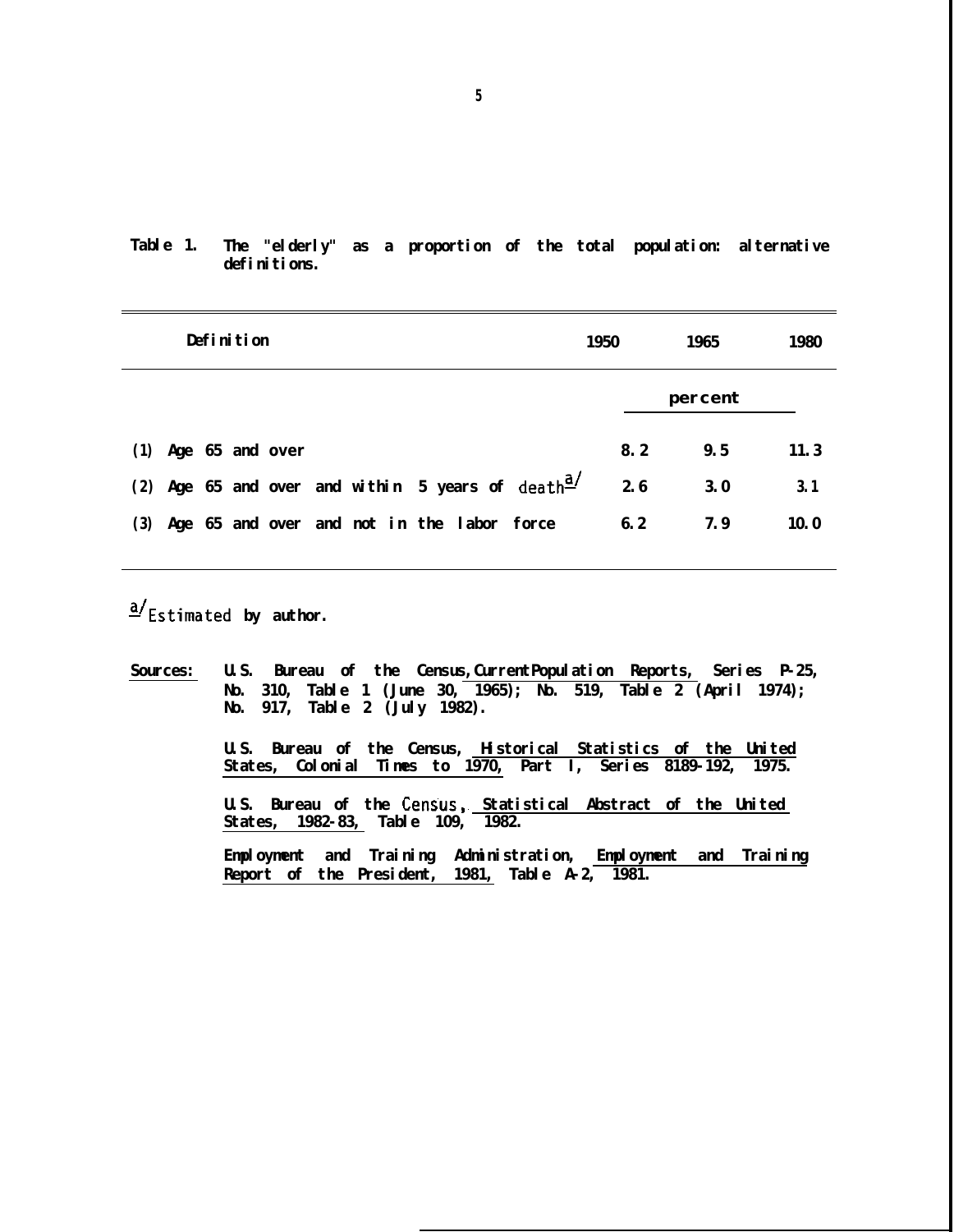## The Health of the Elderly **The Health of the Elderly**

One of the big surprises of recent years has been the sharp reduction in age-specific mortality of persons. Between <sup>1965</sup> and <sup>1980</sup> 1 i fe **in age-specific mortality of older persons. Between 1965 and 1980 life** expectancy at age 65 jumped from 14.6 to 16.4 years. This was a much bigger increase than was expected, based on extrapolation of either the 1935-65 or 1950-65 trends (see Table 2). The improvement is attributable primarily to <sup>a</sup> decrease in the risk of death from heart disease or cerebrovascular **a decrease in the risk of death from heart disease or cerebrovascular** disorders (strokes), as may be seen in Table 3. Why death rates from these causes have plummeted is not well understood. Analysts who are technologically inclined attribute of the reduction to better control of hypertension, **inclined attribute most of the reduction to better control of hypertension,** special coronary care units in hospitals, open heart surgery, and similar **special coronary care units in hospitals, open heart surgery, and similar** medical innovations. Other observers credit changes in diet, smoking, **medical innovations. Other observers credit changes in diet, smoking,** exercise, and other aspects of personal behavior. We do not know the true explanation; there is probably some vail di ty to both points of view. **explanation; there is probably some validity to both points of view.**

Are people escaping fatal heart attacks and strokes only to spend **Are people escaping fatal heart attacks and strokes only to spend** more years in poor health? Thatquestion is difficult to study because **more years in poor health? That question is difficult to study because** measures of morbidity and disability lack the objectivity of mortality **measures of morbidity and disability lack the objectivity of mortality** statistics, but in my judgment the answer is no. Restricted activity days and bed disability days per hundred persons 65 and over were about the same in 1980 as in 1965 [U.S. Bureau of the Census 1982]. The percent of persons reporting activity limitations due to chronic conditions rose somewhat from 1970 to 1980, but it is doubtful that this is the result of greater morbidity. For instance, the percent of elderly persons reporting hypertension without heart involvement rose from 6.4 to 13.1 [U.S. Bureau of the Census 1 982] but it is unlikely that hypertension actually increased. Indeed, **19821. but it is unlikely that hypertension actually increased. Indeed,** direct measures of blood pressure among the elderly over the **direct measures of blood pressure among the elderly over the** same period show declines in average levels and <sup>a</sup> large **same period show declines in average levels and a large**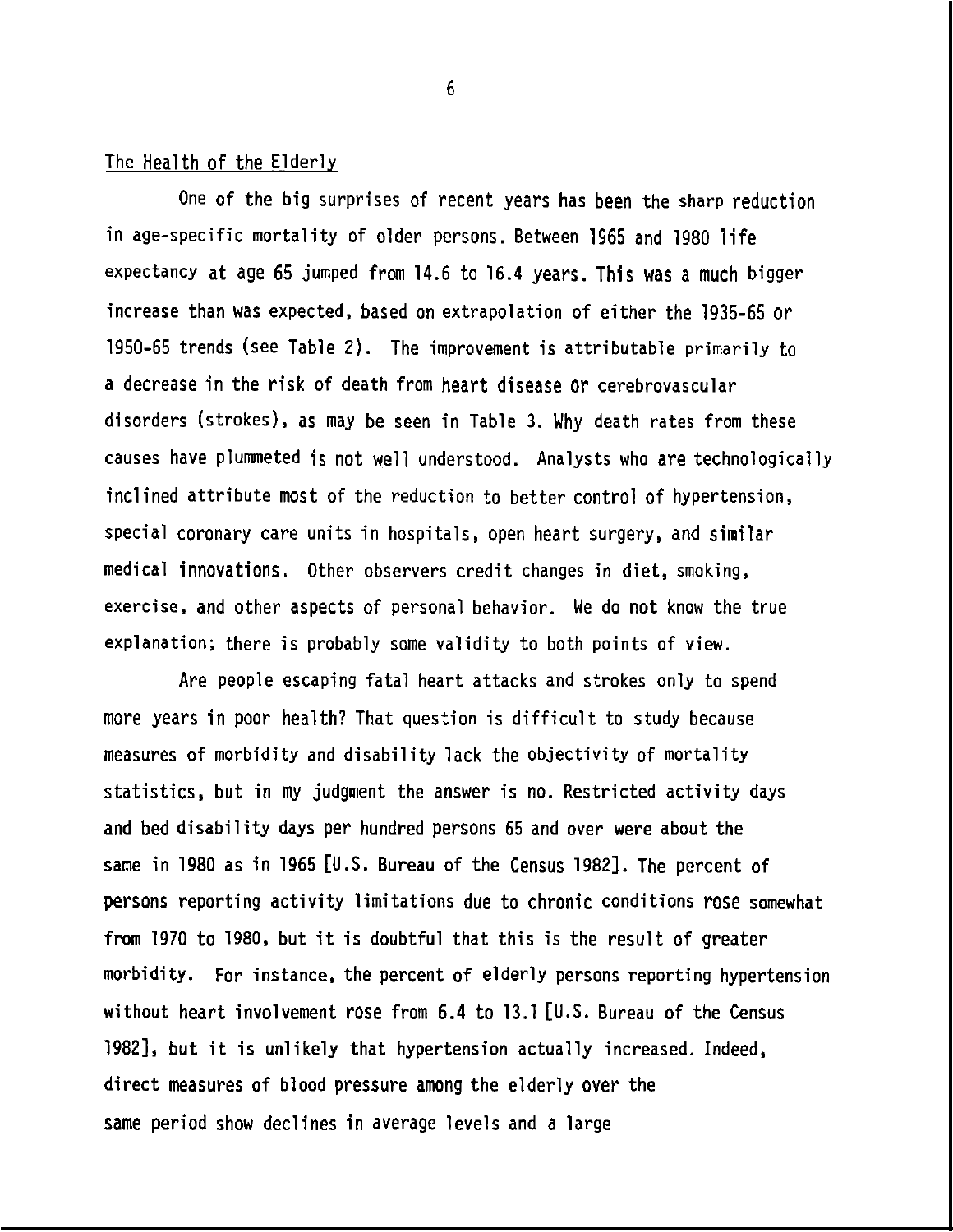**Table 2. Life expectancy at age 65, selected years 1935 to 2000.**

|               |                               |       | 1935 | 1950 | 1965 | 1980 | 2000 |
|---------------|-------------------------------|-------|------|------|------|------|------|
| <b>Actual</b> |                               |       | 12.5 | 13.9 | 14.6 | 16.4 |      |
|               | <b>Predicted from 1935-50</b> | trend |      |      | 15.5 |      |      |
|               | Predicted from 1935-65        | trend |      |      |      | 15.8 |      |
|               | Predicted from 1950-65        | trend |      |      |      | 15.3 |      |
|               | Predicted from 1935-80        | trend |      |      |      |      | 18.5 |
|               | <b>Predicted from 1950-80</b> | trend |      |      |      |      | 18.3 |
|               | Predicted from 1965-80        | trend |      |      |      |      | 19.1 |
|               |                               |       |      |      |      |      |      |

|  | Sources : National Center for Health Statistics, Health, United States, 1982,<br>U.S. Government Printing Office, December 1982, Table 10.                           |
|--|----------------------------------------------------------------------------------------------------------------------------------------------------------------------|
|  | National Center for Health Statistics. Vital Statistics of the<br>United States, 1965, "Mortality, Pt. A," Table 5-4, 1967.                                          |
|  | U.S. Bureau of the Census, Historical Statistics of the United<br>States, Colonial Times to 1970, Series A-133, 1975.                                                |
|  | Dublin, Louis, Health Progress 1936-1945, A Supplement to Twenty-<br>Five Years of Health Progress, Metropolitan Life Insurance<br>Company, New York, 1948, Table 6. |
|  | U.S. Bureau of the Census, Statistical Abstract of the United States<br><u>1982-83,</u> p. 71; 1982.                                                                 |

I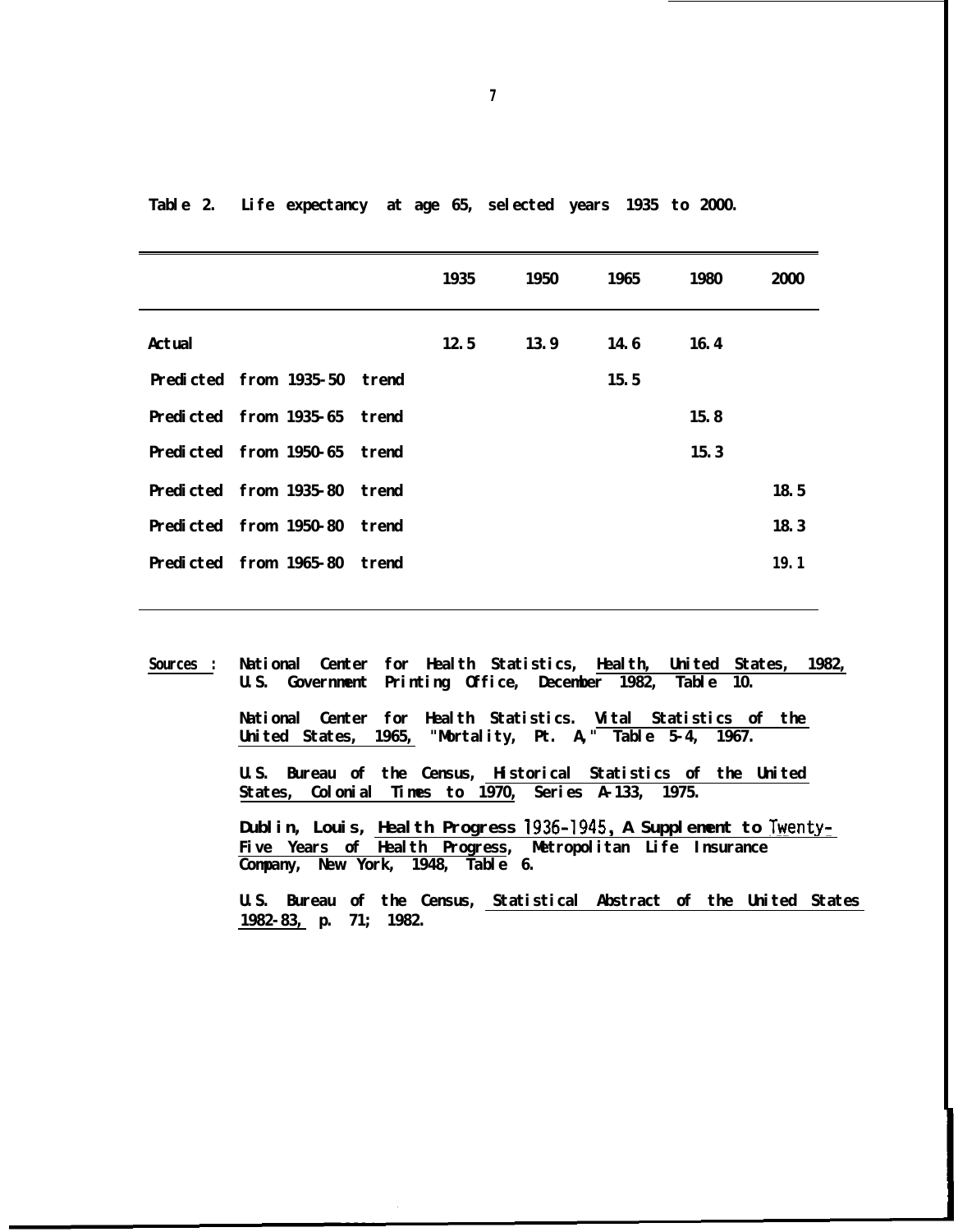| Age            | <b>Cause</b>                                       | 1965<br>(Deaths per | 1980<br>100, 000) | Change 1965 to 1980<br>(percent per annum) |
|----------------|----------------------------------------------------|---------------------|-------------------|--------------------------------------------|
| 65-74          |                                                    |                     |                   |                                            |
|                | <b>Heart</b> and cerebro-<br>vascular<br>di seases | 2057                | 1433              | $-2.4$                                     |
|                | <b>Other</b><br>causes                             | 1606                | 1535              | $-0.3$                                     |
| 75-84          |                                                    |                     |                   |                                            |
|                | Heart and cerebro-<br>vascul ar<br>di seases       | 5261                | 4065              | $-1.7$                                     |
|                | <b>Other</b><br>causes                             | 3098                | 3113              | 0.0                                        |
| and over<br>85 |                                                    |                     |                   |                                            |
|                | Heart and cerebro-<br>vascul ar<br>di seases       | 13256               | 9229              | $-2.4$                                     |
|                | <b>Other</b><br>causes                             | 6813                | 5261              | $-1.7$                                     |

## **Table 3. Age-specific death rates from heart and cerebrovascular diseases and other causes, 1965 and 1980.**

**Source: National Center for Health Statistics, Health, United States, 1982, U.S. Government Printing Office, December 1982, Tables 9, 16, 19.**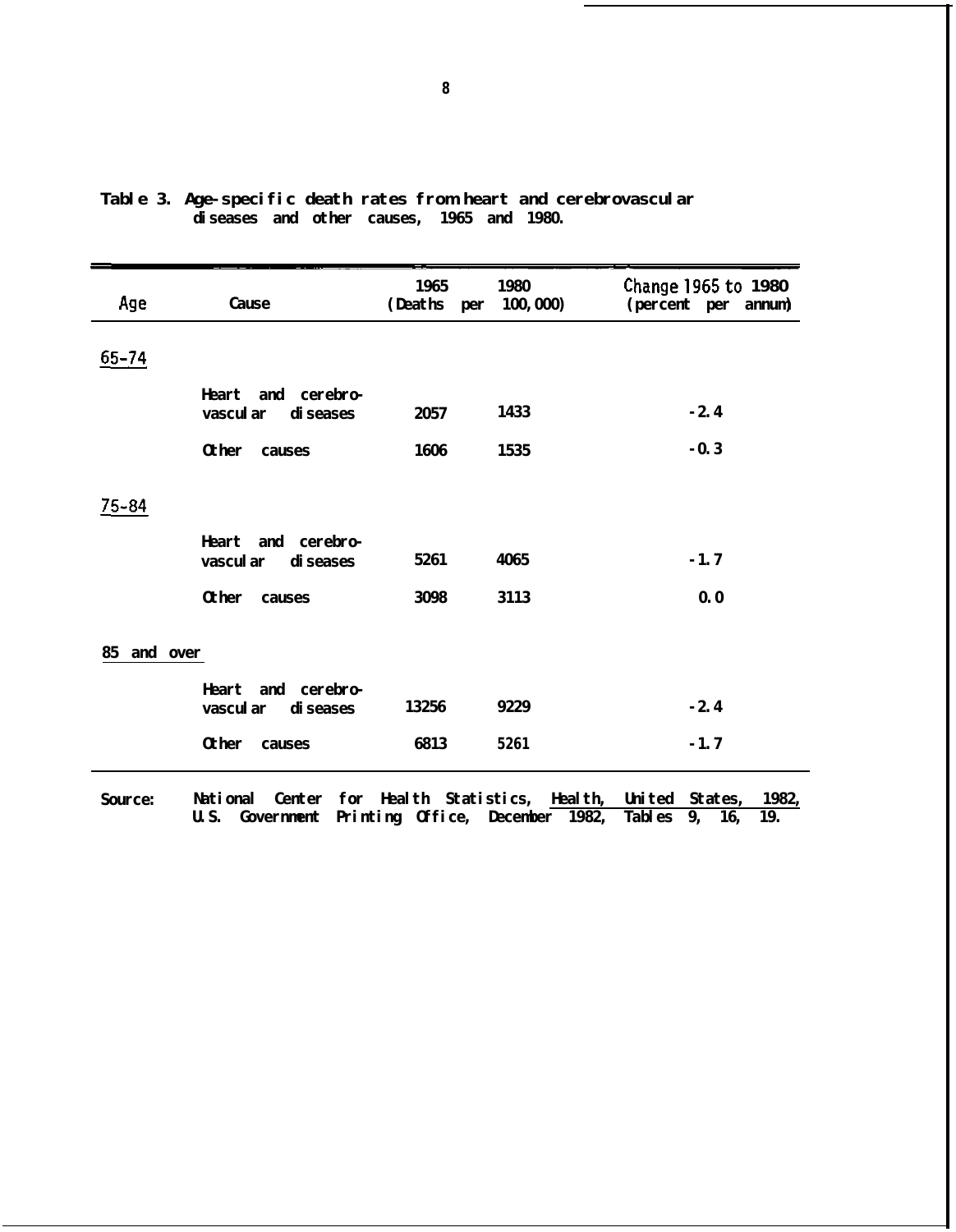**decline in the percent of the population 65-74 with systolic pressure of 160 or more or diastolic pressure of 95 or more [NCHS 1981 and 1982a]. Taking all the available mortality and morbidity** data **into account, I conclude that the health status of the elderly at any given age has improved in recent decades and that this improvement is primarily the result of lowered incidence or severity of heart disease and cerebrovascular disease.**

**.Death rates from all other causes at ages 65-84 were virtually the same in 1980 as in 1965. This relative stability presents a major puzzle. During those years Medicare substantially improved access to health care for the elderly, especially the poor. Also, there were many significant medical advances including new drugs, improved surgical procedures, and enhanced diagnostic techniques. It is difficult to believe that these achievements had no beneficial effect. Age-adjusted death rates from malignant neoplasms (cancer) actually rose between 1965 and 1980 among the elderly, possibly as a result of increases several decades ago in cigarette smoking and environmental hazards.** It **is encouraging to note that cancer mortality has declined for males 35-44; perhaps similar declines will begin to show up at older ages as the cohorts with fewer cigarette smokers reach that point in the life cycle.**

**Will life expectancy at older ages continue to increase at a rapid rate? Some experts say 'no," arguing that there is a biologically determined average limit for the species of about 85 years [Fries 19801. Other observers contend that recent large declines in the death rate for the 85+ group is evidence against the existence of that limit [Schneider and Brody 19831. Both groups agree that additional declines in mortality at ages 65-84 are possible or even likely; it would, therefore, be prudent to consider the possibility of such declines in planning future programs for the elderly.**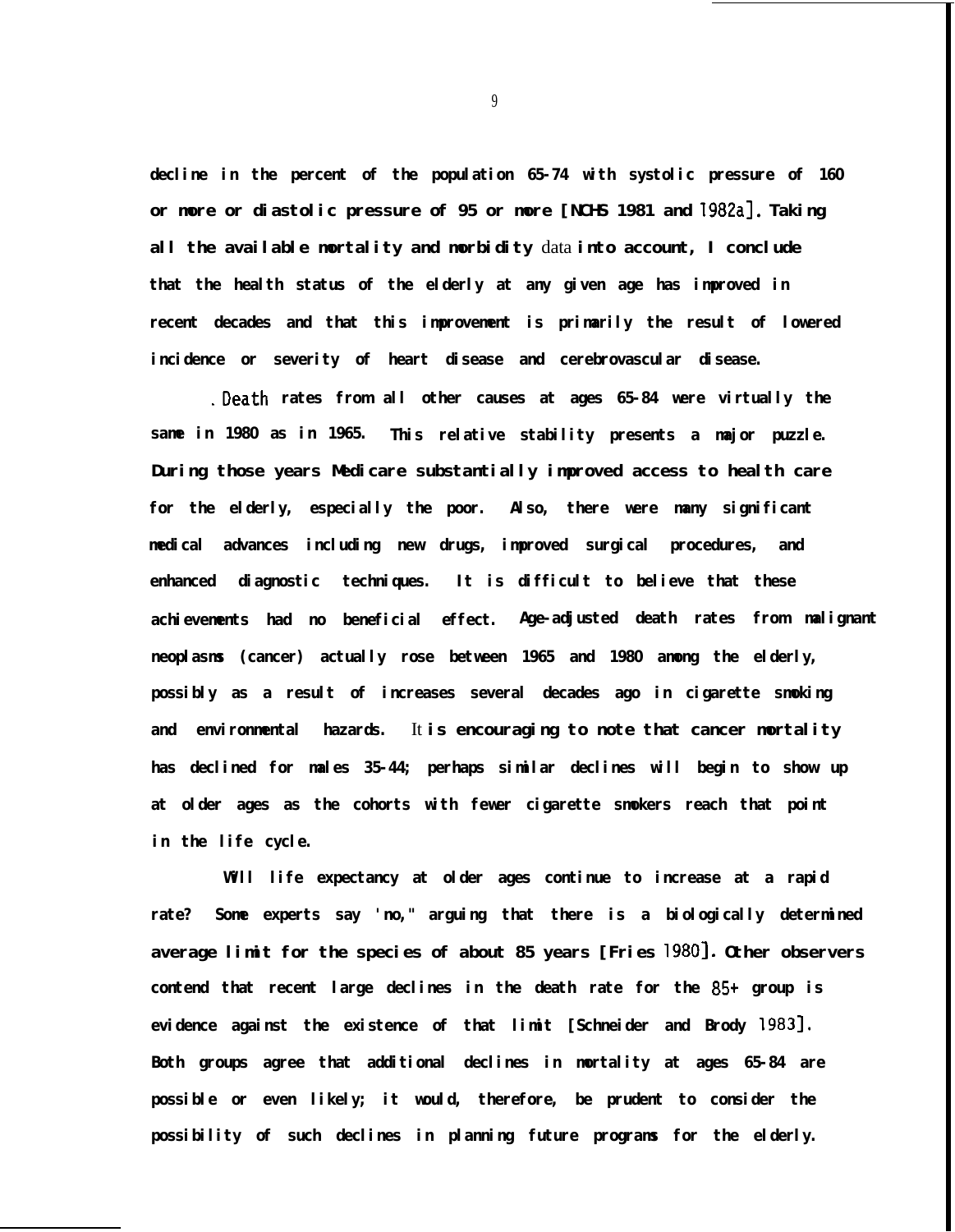## **Health Care Utilization**

**The role of additional medical care in improving the health of the elderly is a matter of some dispute. What is beyond dispute is the increased consumption of medical services by the elderly. Between 1965 and 1981 there was a large increase in health expenditures at all age levels, but the share accounted for by persons 65 and over jumped from 23.8 percent to 32.7 percent. This shift has helped to fan the Medicare financial crisis; it is, therefore, important to examine it in some detail. Two factors are responsible and they have been about equal in importance: first, the number of elderly grew more rapidly than the rest of the population; second, the change in per capita health expenditures by the elderly outpaced the rate for persons under 65 (see column 1 of Table 4). The relative importance of these factors was not the same among the subperiods, however, as may be seen in columns 2-4. Not surprisingly, per capita expenditures among the elderly rose rapidly in the years immediately after the enactment of Medicare (1965-70). From 1970 to 1976 per capita expenditures rose at about the same rate for both age groups; divergent trends in population accounted for nearly all of the differential change in expenditures. During 1976-81, however, a large~differential in the growth of per capita expenditures again emerged. This gap, combined with a continuing difference in population trends, resulted in a total differential change in expenditures of 3.8 percent per annum. This was larger than the difference between the elderly and the rest of the population in the five years immediately following the introduction of Medicare!**

**The last eight rows of Table 4 provide additional detail regarding the surge of spending on the elderly. We see that there was a very sharp**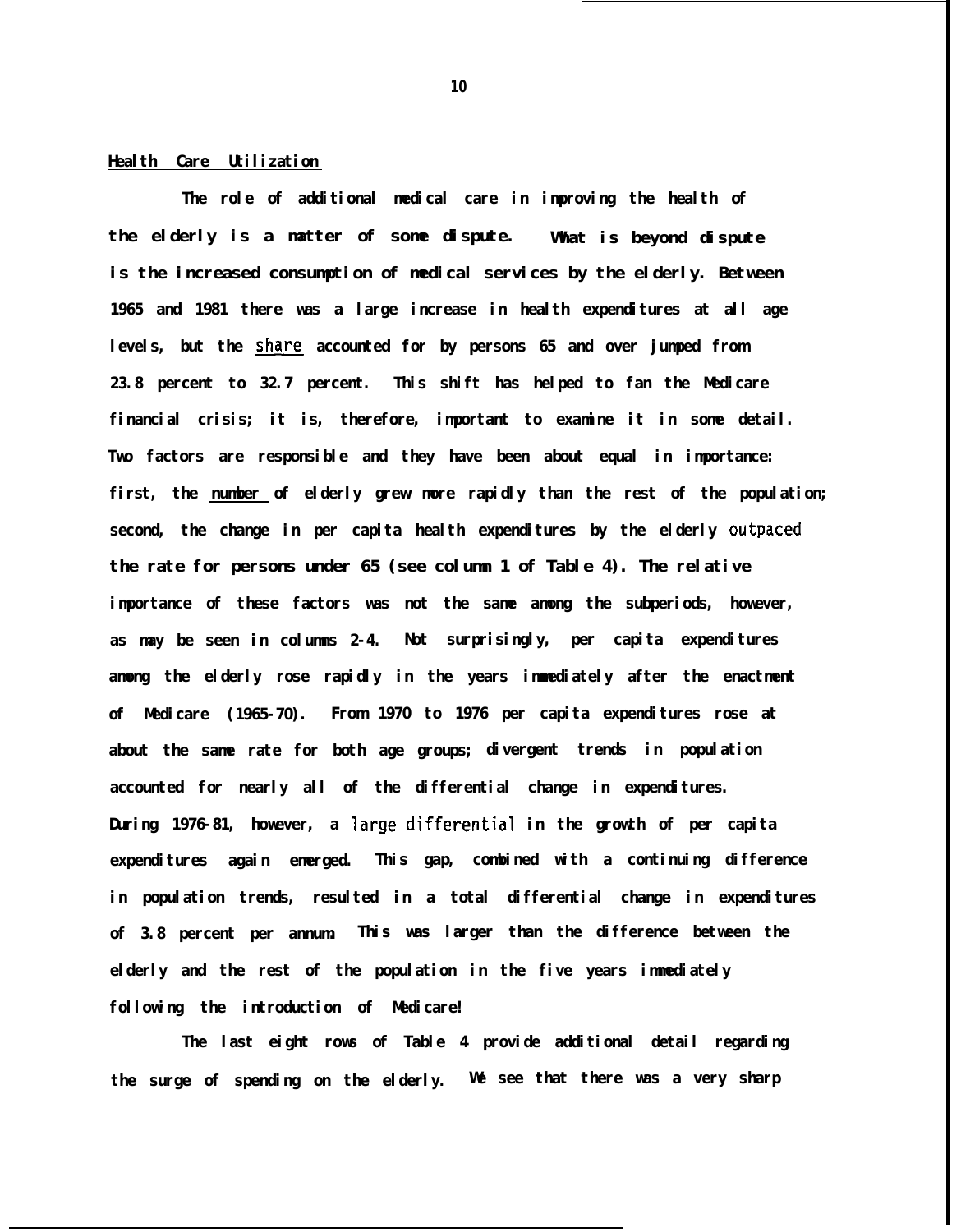|                                                    |              | $1965 - 81$<br>(1) | 1965-70<br>(2) | 1970-76<br>(3) | 1976-81<br>(4) |
|----------------------------------------------------|--------------|--------------------|----------------|----------------|----------------|
| Real <sup>a/</sup> health care<br>expenditures     |              |                    |                |                |                |
|                                                    | $65+$        | 8.0                | 9.2            | 6.9            | 8.2            |
|                                                    | 55           | 5.3                | 6.6            | 5.0            | 4.4            |
|                                                    | Differential | 2.7                | 2.6            | 1.9            | 3.8            |
| Population                                         | $65+$        | 2.2                | 1.7            | 2.4            | 2.4            |
|                                                    | 55           | 0.9                | 1.0            | 0.9            | 0.9            |
|                                                    | Differential | 1.3                | 0.7            | 1.5            | 1.5            |
| $Reala/$ health care<br>expenditures<br>per capita |              |                    |                |                |                |
|                                                    | $65+$        | 5.8                | 7.5            | 4.5            | 5.8            |
|                                                    | $65$         | 4.3                | 5.6            | 4.1            | 3.5            |
|                                                    | Differential | 1.5                | 1.9            | 0.4            | 2.3            |
| Public                                             | $65+$        | 10.5               | 21.8           | 5.3            | 5.7            |
|                                                    | 55           | 7.2                | 11.3           | 6.9            | 3.5            |
| Private                                            | $65+$        | 1.6                | $-4.3$         | 3.0            | $6.2$          |
|                                                    | $65$         | 3.5                | 4.1            | 3.1            | 3.5            |
| Physicians                                         | $65+$        | 5.5                | 5.3            | 4.2            | 7.5            |
|                                                    | $65$         | 4.1                | 5.3            | 3.4            | 3.9            |
| Hospitals                                          | $65+$        | 6.8                | 9.4            | 5.4            | $6.2$          |
|                                                    | $65$         | 5.0                | 8.3            | 5.3            | 4.0            |

Table 4. Rates of change of health care expenditures, by age. 1965-81 (percent per annum).

a/Adjusted for inflation by the Gross National Product deflator.

**Sources :** U.S. Bureau of the Census, Current Population Reports, Series P-25, No. 519 and 917, Table 2. Council of Economic Advisers, Economic Report of the President, 1982, Table B-3. Fisher, Charles R., "Differences by Age Groups in Health Care Spending," Health Care Financing Review, Vol. 1, No. 4 (Spring 1980), pp. 65-90, Table A. Provisional data from the Health Care Financing Administration.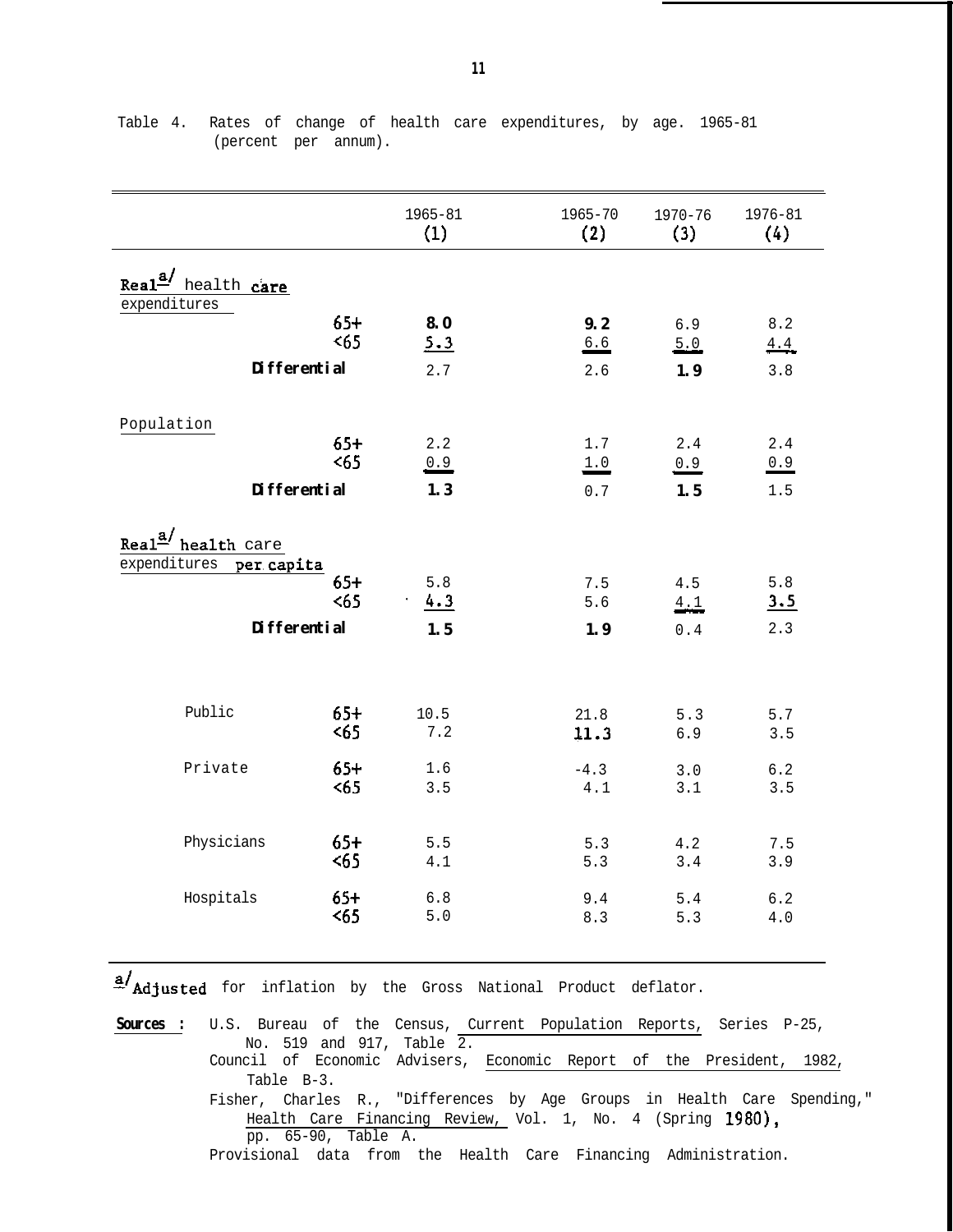**deceleration in public spending on persons under 65, while the trend increased slightly for the elderly. Private spending, on the other hand, held steady for persons under 65 and accelerated sharply for those over that age. With respect to type of expenditure, it was physicians' services that experienced the most rapid increase among the elderly.**

**What accounts for these divergent trends? One possibility is that increasing competition among physicians for patients led more of them to concentrate on the older men and women in their practice. Another possibility is that the new medical and surgical interventions have been particularly applicable to older persons. These speculations indicate why it is so difficult to predict expenditures on medical care, either in the aggregate or for particular age groups or particular types of service. Sudden advances in medical technology--new drugs, new diagnostic techniques, new surgical procedures--can dramatically alter utilization. In addition, modifications in insurance coverage, or in reimbursement methods, or in the number of physicians can alter the balance of demand and supply, thus inducing changes in the way physicians treat patients and the way patients use physicians. Whatever the cause, the upsurge in per capita expenditures of the elderly is a major factor in the prospective deficits in Medicare.**

**Does utilization rise with age? Analysts interested in projecting future health care utilization by the elderly have frequently noted that the age distribution within the 65-and-over group is shifting toward the older ages and that utilization (as reflected by Medicare reimbursements) rises steadily with age (see first three columns of Table 5). Under the assumption that the cross-sectional age-spending relationship holds constant over time, the effect of the change in age distribution is estimated by**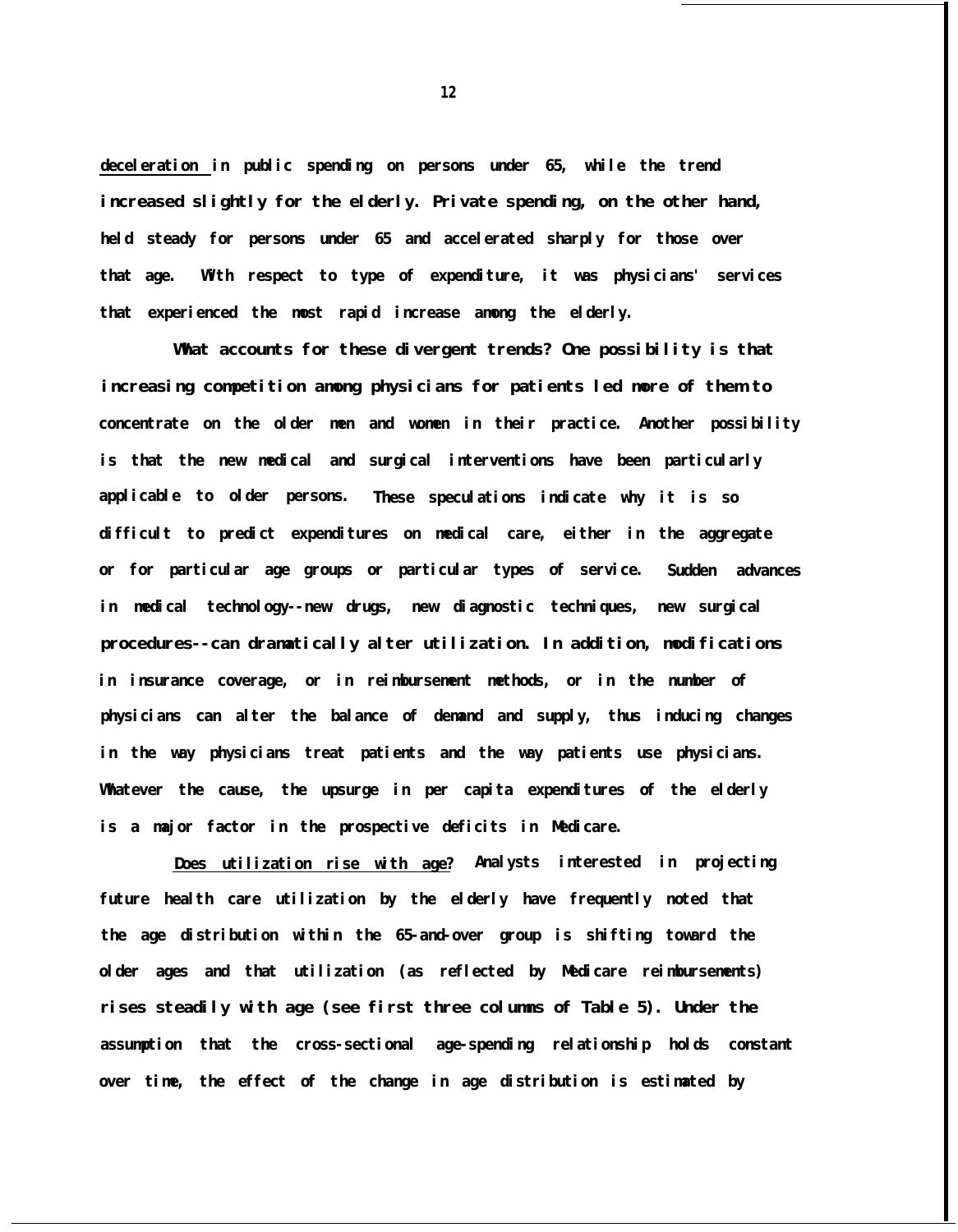|           |      | <b>Actual</b> |              |                 | <b>Adjusted</b> |              |
|-----------|------|---------------|--------------|-----------------|-----------------|--------------|
|           | Al 1 | Men           | <b>Women</b> | Al <sub>1</sub> | Men             | <b>Women</b> |
|           | (1)  | (2)           | (3)          | (4)             | (5)             | 6)           |
| $67 - 60$ | 518  | 57%           | 471          | 624             | 654             | 595          |
| $69 - 70$ | 555  | 613           | 511          | 649             | 667             | 630          |
| $71 - 72$ | 603  | 674           | 551          | 679             | 704             | 660          |
| $73 - 74$ | 657  | 717           | 613          | 712             | 713             | 705          |
| $75 - 79$ | 736  | 793           | 699          | 732             | 716             | 742          |
| $80 - 84$ | 818  | 854           | 798          | 717             | 679             | 741          |
| $85+$     | 666  | 937           | a32          | 595             | 594             | 595          |

**Table 5. Reimbursement per Medicare enrollee by age and sex, 1976 (dollars).**

Source: **Health Care Financing Administration, Office of Research and Demonstrations, Health Care Financing Program Statistics "Medicare Sunary, Use and Reimbursement by Person, 1976-1978," August 1982, Baltimore, MO, pp. 53 and 61. Adjusted expenditures calculated by author.**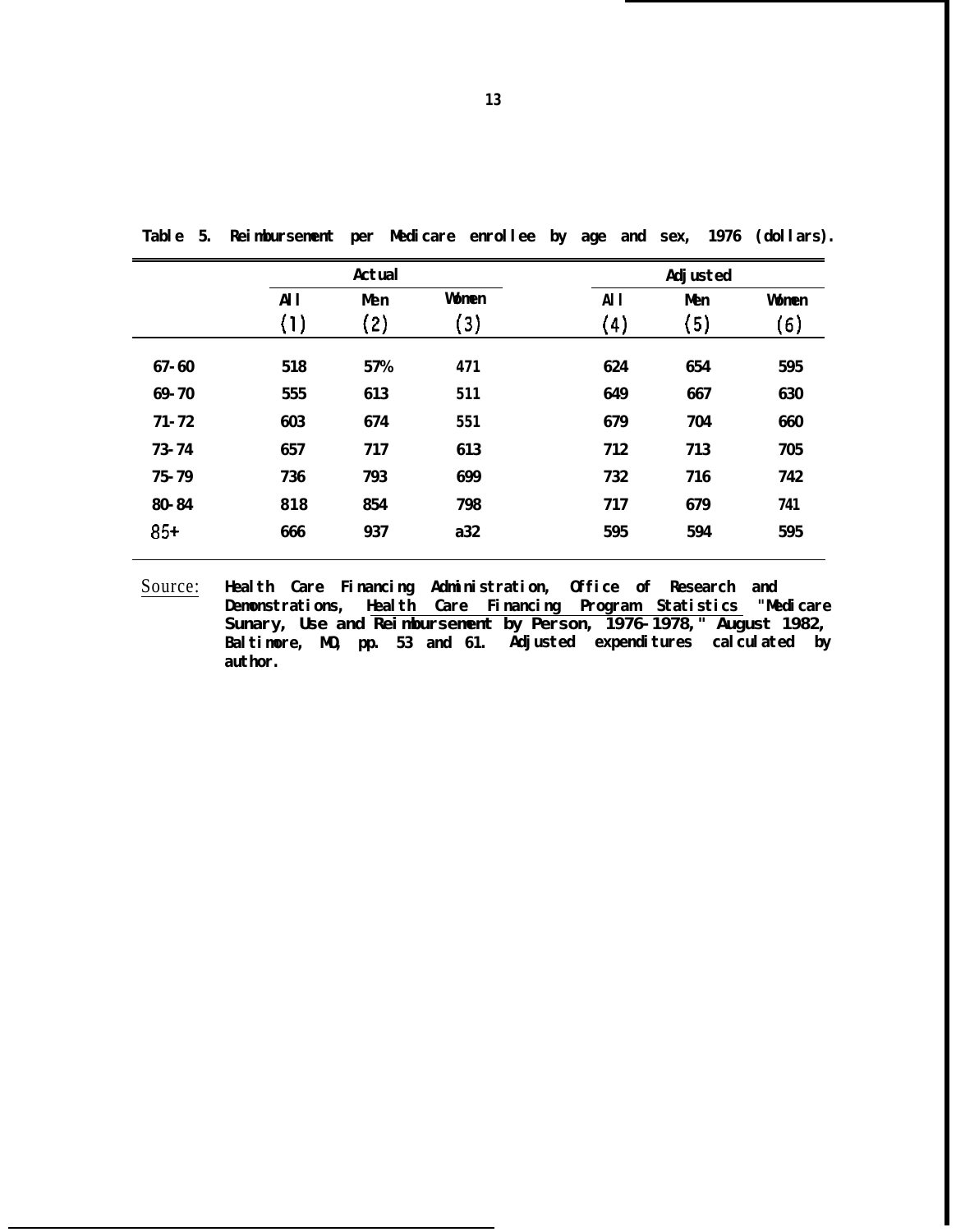**applying the cross-sectional data on age-specific expenditures to the change in the age distribution.**

**Although this procedure is widely used, implicitly if not explicitly, it is incorrect. TO the extent that the change in the age distribution is the result of rising life expectancy (i.e., falling age-specific death rates), the cross-sectional differences in expenditures by age overestimate the changes that would result from an aging population. Health care spending among the elderly is not so much a function of time since birth as it is a function of time to death. The principal reason why expenditures rise with age in cross-section (among persons 65and over) isthat the proportion of persons near death increases with age. Expenditures are particularly large in the last year of life, and, to a lesser extent, in the next-to-last-year of life. Among Medicare enrollees in 1976, the average reimbursement for those in their last year of life was 6.6 times (and in their next-to-last-year of life 2.3 times) as large as for those who survived at least two years [Lubitz and Prihoda 19821. As age-specific death rates fall over time, there will be fewer people in the last year of life in any age category, and this will tend to reduce age-specific health care expenditures.**

**Age-sex-specific expenditures adjusted for age-sex differences in death rates can be calculated by a method analogous to the indirect method of calculating age-sex adjusted death rates. Suppose that each person's expenditures depended only on their survival status, e.g., last year of life, next-to-last year, or "survivor." We can estimate a "predicted" expenditure for each age-sex group by multiplying the proportion in each survival** status **by the all-group average expenditure for each survival status and summing across the three statuses. The higher the death rate of the group, the**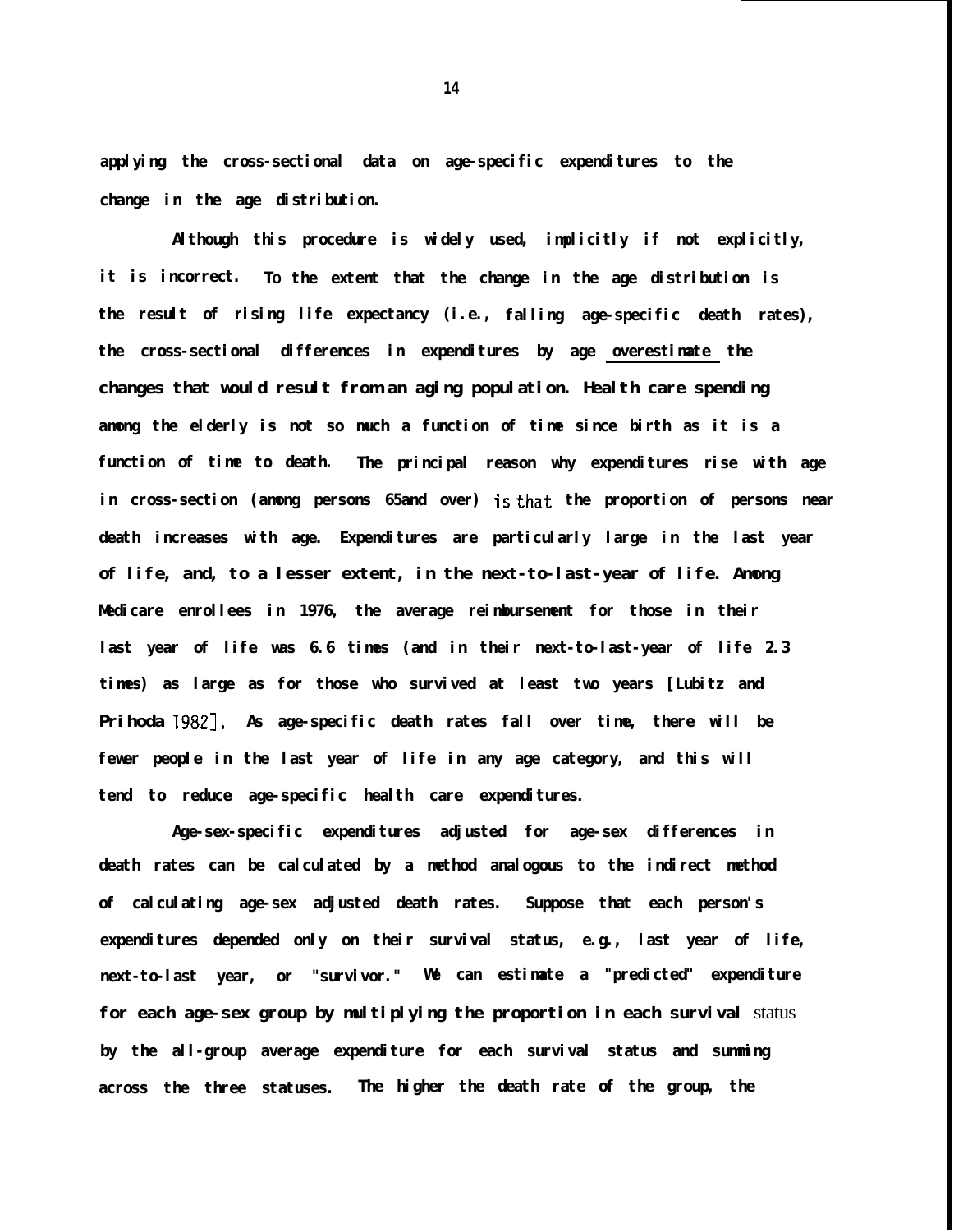**higher would be its "predicted" expenditures. The ratio of actual to "predicted" expenditures for a group tells us whether expenditures are relatively high or low after adjusting for its death rate. This ratio multiplied by the average expenditure for all groups yields the adjusted expenditure** for the group.  $\frac{1}{2}$ 

**As may be seen in the last three columns of Table 5 and in Figure 1, adjustment for age-sex differences in survival status eliminates most of the age-related increase in expenditures, especially the very high expenditures in the S-and-over group. It also eliminates the excess of male over female expenditures at given ages. The only reason why older men** use **more medical care than older women at any given age is because a higher proportion of the men are in their last year of life.**

**I do not claim that there is no effect of aging on health care utilization apart from the proximity to death, but much of the apparent effect is attributable to the relationship between age and mortality. This**

| $\frac{1}{2}$ Let X = expenditures per person                                                                        |
|----------------------------------------------------------------------------------------------------------------------|
| $N =$ number of persons                                                                                              |
| $P = predicted$ expenditures per person                                                                              |
| $X'$ = expenditures adjusted for age-sex differences in<br>survival status                                           |
| $.9 = age$ -sex group $g$                                                                                            |
| $t = all age$ sex groups                                                                                             |
| $s =$ survival status $s$                                                                                            |
| $U = all$ survival statuses                                                                                          |
| $P_{uq} = \frac{\frac{\lambda}{s} x_s t'' s g}{\frac{\lambda}{s} N_{sg}}$<br>$=\frac{x_{ug}}{P_{ug}}x_{ut}$<br>where |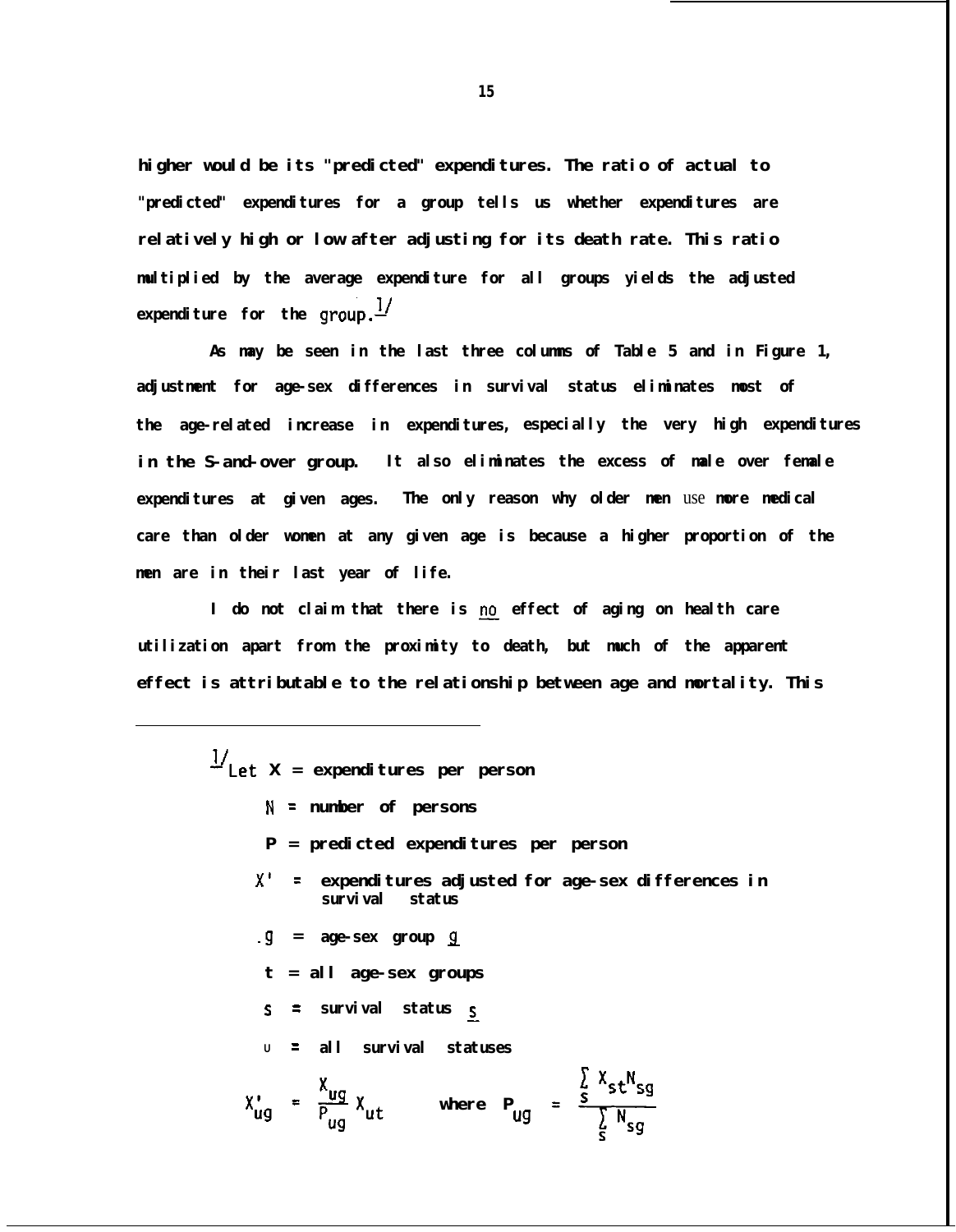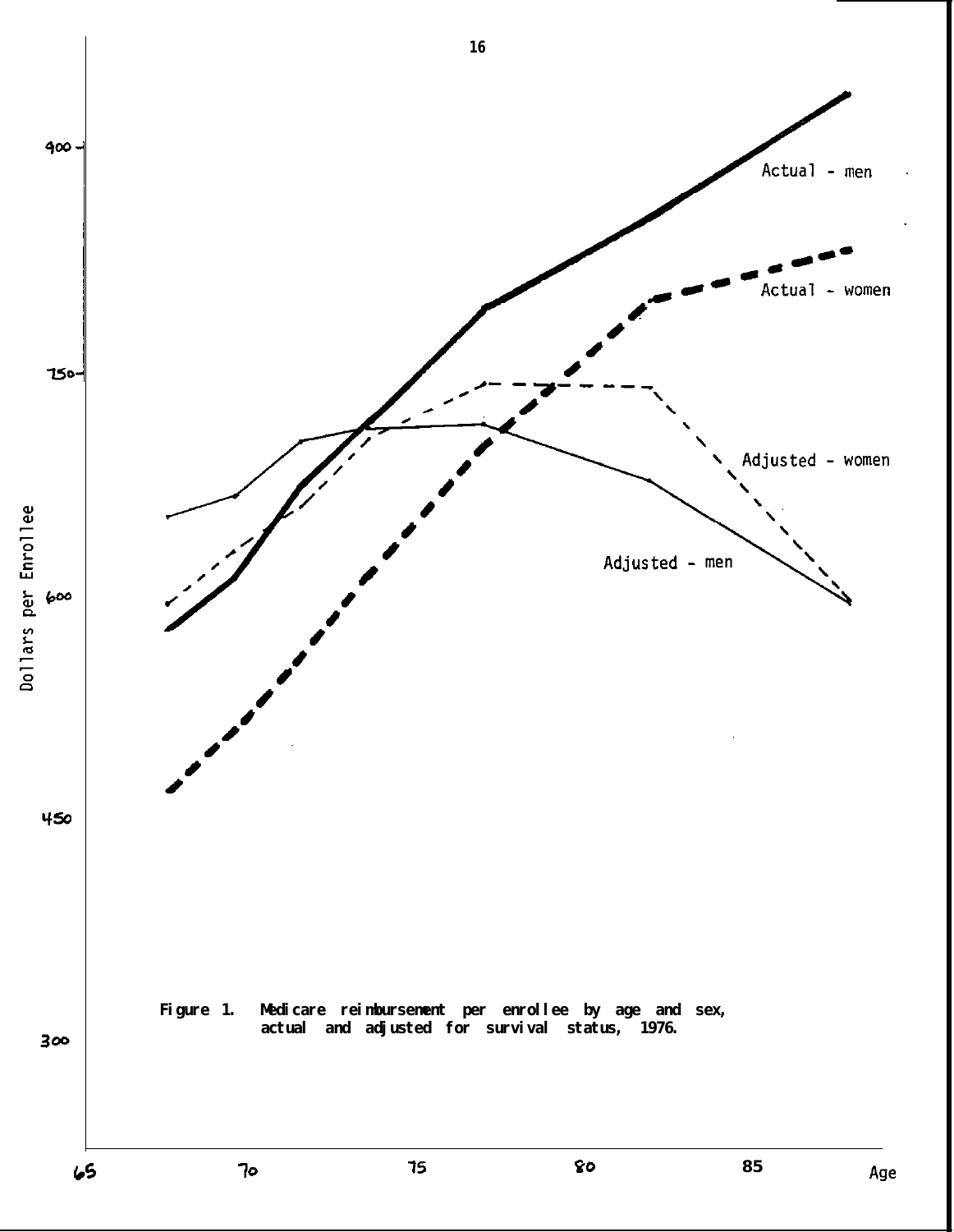**observation would be of little consequence if mortality rates were constant over time, but they are not. Between 1965 and 1978 the age-adjusted death rate of persons 65 and older fell from 65 per 1,000 to 53 per 1,000. If age-specific death rates continue to fall at this rate, 75-year-olds in 1987 will face the same probability of death as 71-year-olds faced in 1965.**

**How much health care will 75-year-olds utilize in 1987? The answer will depend upon many factors, including changes in medical technology, the strengthening or weakening of family support systems, and revisions in Medicare reimbursement policies. But to the extent that fewer 75-year-olds will be in the last or next-to-last year of life, a simple extrapolation from past utilization of 75-year-olds is inappropriate.**

**Kenneth G. Manton [1982] reaches a similar conclusion from a model that emphasizes the distinction between the hypothetical age trajectory of mortality risk for individuals and the age trajectory for a cohort. He writes "As mortality rates decline at a given age, there would be some compensating decline in the rate of utilization of certain health services (e.g.. nursing home care) before that age. In fact, such models might be used as the basis for improving projections of health service utilization by providing estimates of the likely change in health-service-utilization rates associated with a given mortality reduction" [Manton 1982, p. 2051.**

**The relationships between utilization, age, and survival status will depend on the reasons for the lower death rate. If mortality falls because people are living healthier lives or because of more effective preventive measures, the conventional extrapolations will over-estimate health care utilization. as demonstrated above. On the other hand, if the lower death**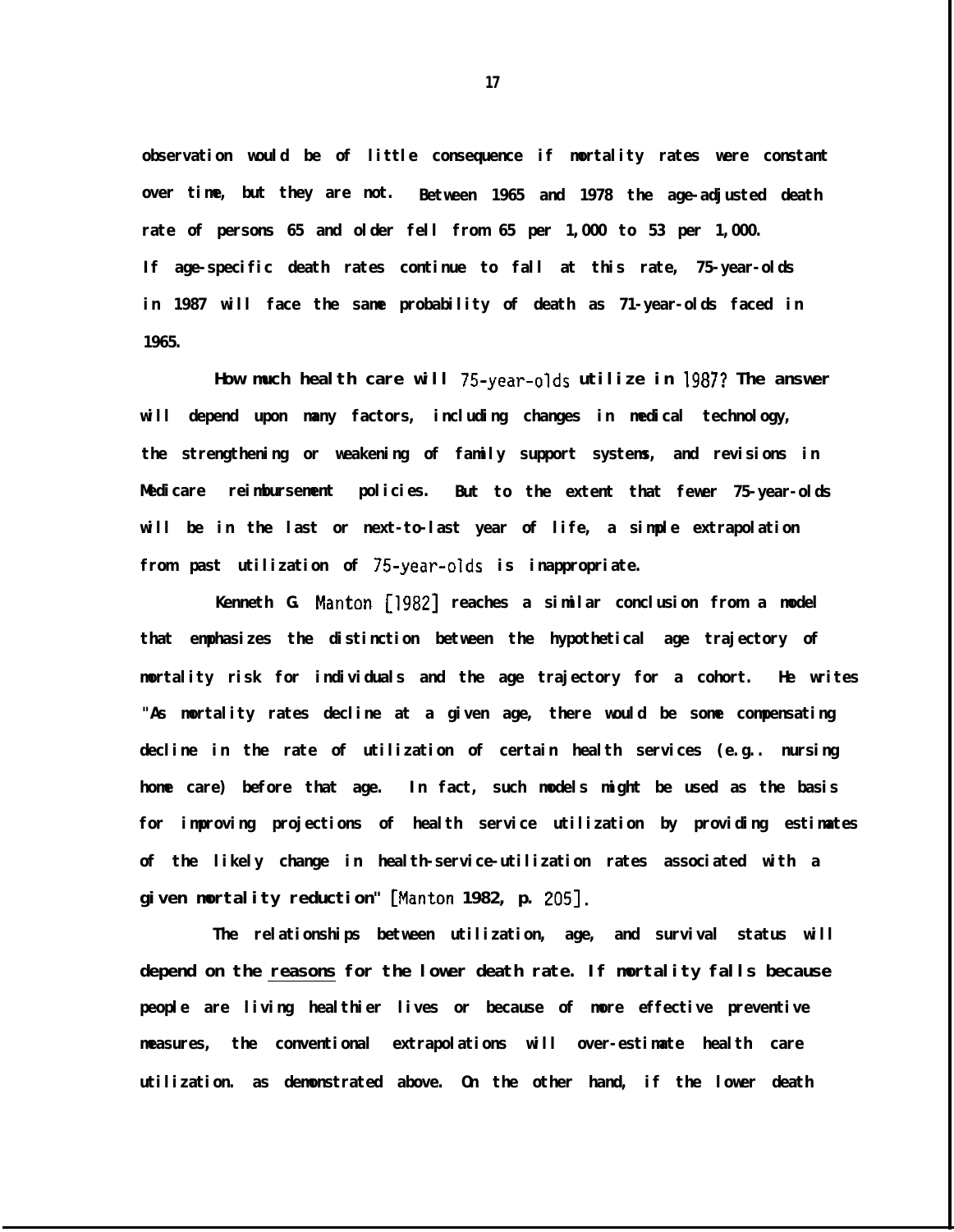**rates are the result of ever more complex technological interventions, the rising cost of such interventions will tend to offset the fact that fewer persons are in the last year of life.**

## **Labor Force Participation**

**Between 1950 and 1980 the labor force participation rate of men 65 and over fell from 46 percent to 19 percent. Participation rates of men 55-64 have also dropped sharply in recent years, from 83 percent in1965 to 72 percent in 1980. What accounts for these striking declines? Many explanations have been offered, including poor health, mandatory retirement rules, age discrimination, rising wages, and improved social security benefits.**

Health. When older men are surveyed about their labor force status, **those not participating frequently cite ill health as the reason. These replies have been viewed with some skepticism because ill health may be offered as a socially acceptable reason for not working when the true explanation lies elsewhere. A longitudinal analysis of retirement patterns, however, revealed that poor health is a good predictor of which men currently at work will not be working four years later [Fuchs 19821. This relationship** does not, however, explain why participation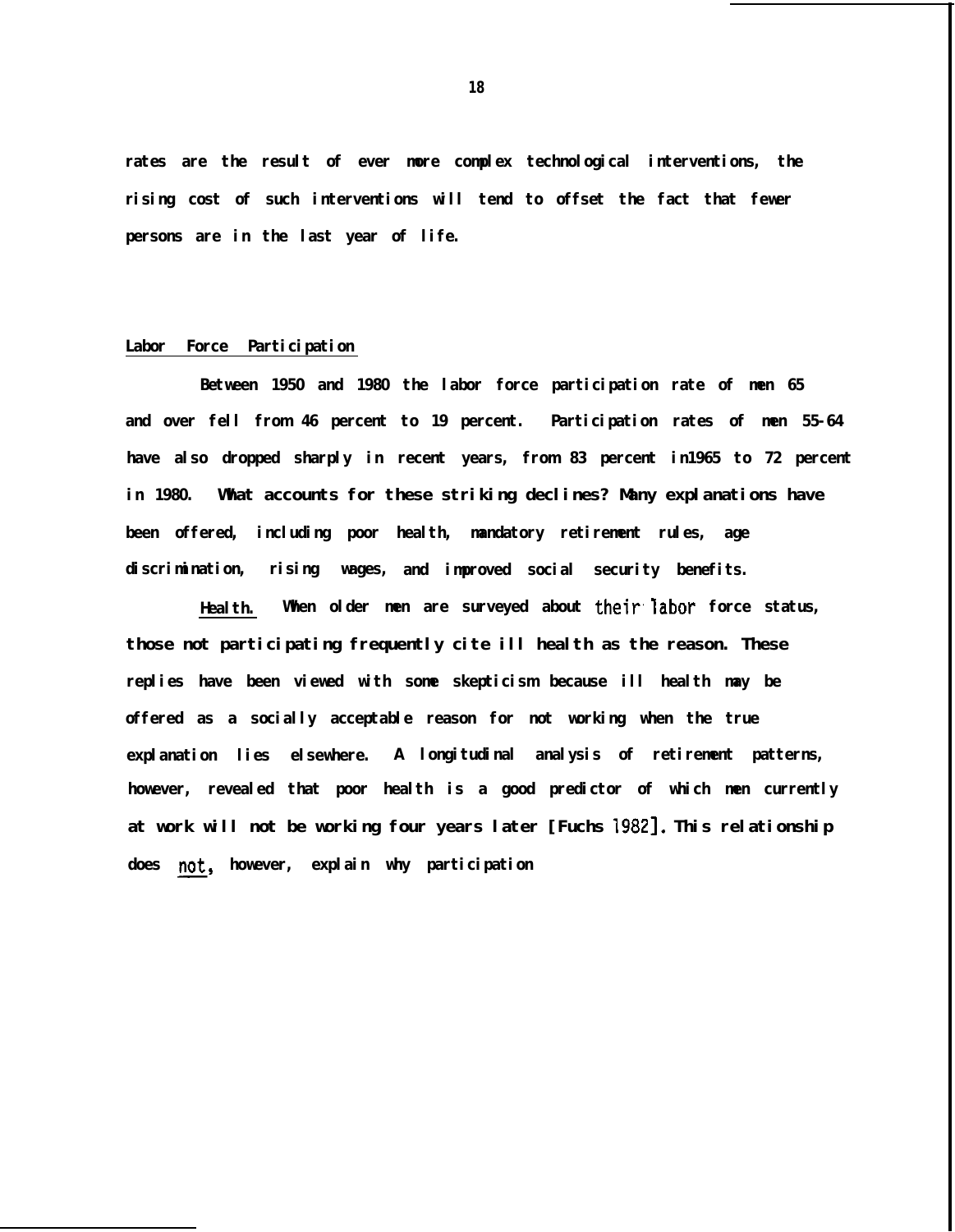**by older men is so much lower now than it was 30 years ago. As noted, the health of the elderly has probably improved, and the occupational structure has shifted away from blue collar jobs requiring heavy physical exertion. Thus, at any given age probably fewer men are compelled to leave the labor force for health reasons now than in earlier decades. Therefore we must look to other factors.**

**Mandatory retirement and age discrimination. According to some popular discussions, men stop working because of mandatory retirement or because they are victims of age discrimination. In my judgment neither of these explanations has been a significant factor in the long-term downward trend in labor force participation. First, about half of all currently retired men were never subject to mandatory retirement rules [Schulz 19761. Furthermore,,many workers retire before the mandatory age, many retire willingly at the mandatory age, and some are not working for other reasons such as ill health.**

**Mandatory retirement rules are usually part of a total labor contract, either explicit or implicit, that provides workers with stable or even rising wages until retirement, even though their productivity may decline during their last years of employment. If older workers are being paid more than they're currently worth, when they lose their jobs through mandatory retirement they obviously have difficulty obtaining a new job at their old wage rate.**

**The gap that develops between the wages of some older workers and their productivity is one reason why we hear complaints about "age discrimination." It is obvious that many employers prefer younger to older**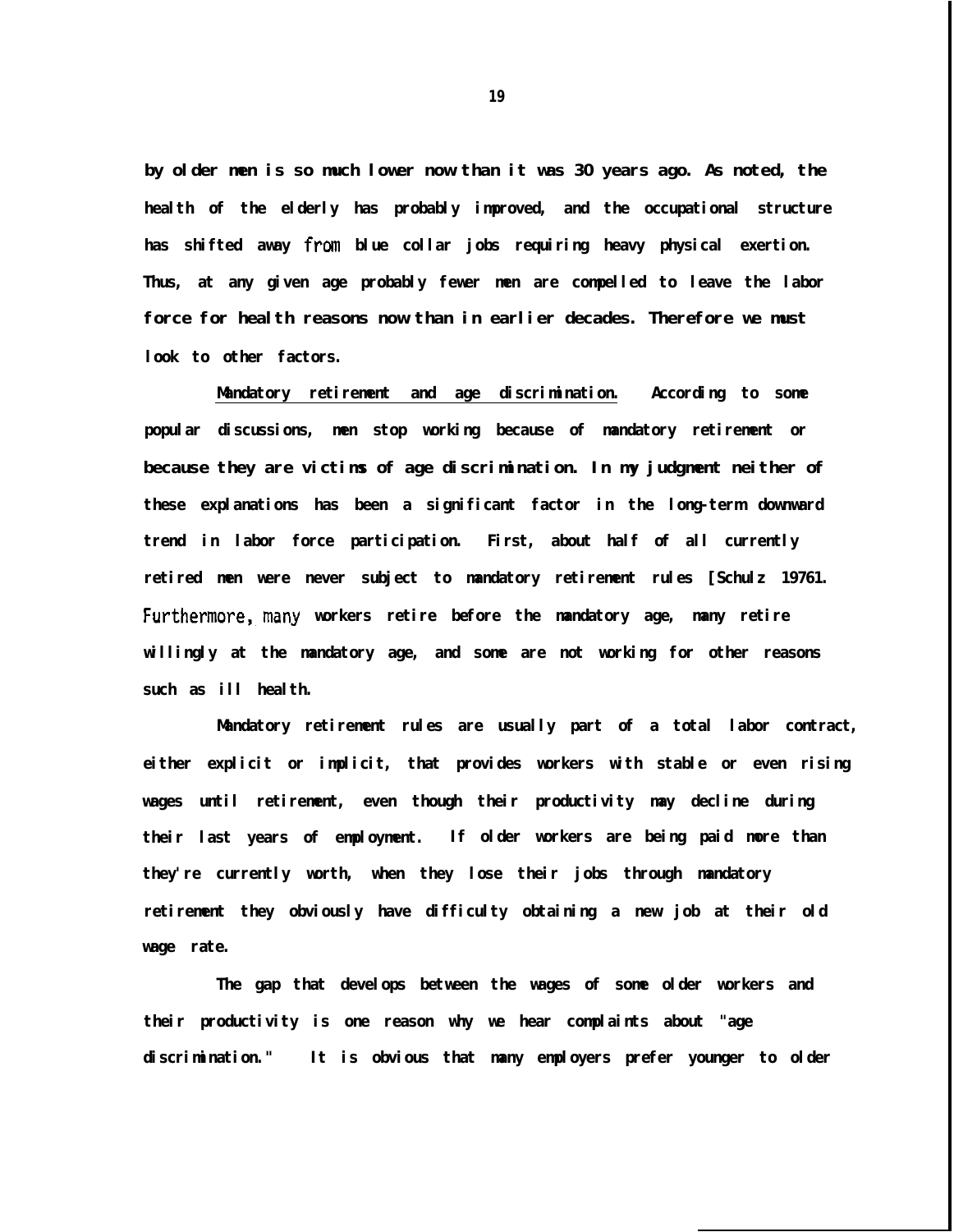**workers, but this his not "discrimination" in an economic sense if age affects productivity or labor costs. For instance, the older worker may expect a higher wage even though his productivity does not justify the wage differential. Even if there is no wage-productivity gap, the fringe benefits of older workers are often relatively high, especially for health insurance, life insurance, and pension benefits. As the share of fringe benefits in the total compensation package increases , it becomes increasingly uneconomic for firms to hire older workers. If.there appears to be more age discrimination now than there was 30 years ago, it is probably because of the changes in wages and fringe benefits that make it less attractive to hire older workers.**

**Decline of self-employment. One factor that probably does contribute to the downward trend in participation by older men is the declining importance of self-employment. Self-employed men are more likely to continue working at older ages than are wage-and-salary workers, holding constant education, age, health, wages, and other relevant variables [Fuchs 19821. Wage-and-salary workers typically face more rigidity in hours and wages, while the self-employed find it easier to reduce their hours of work without changing their occupation or job. The proportion of workers who are self-employed has declined drastically throughout the 20th century because of the shift of employment from agriculture to industry and service. Even** within each sector, self-employment has declined in relative importance as **small farms and small businesses find it increasingly difficult to compete with larger enterprises.**

**Real wages. Some economists argue that the growth of real wages in the economy as a whole is a major reason for the decline in iabor force participation of older men, although this conclusion does not flow directly**

**20**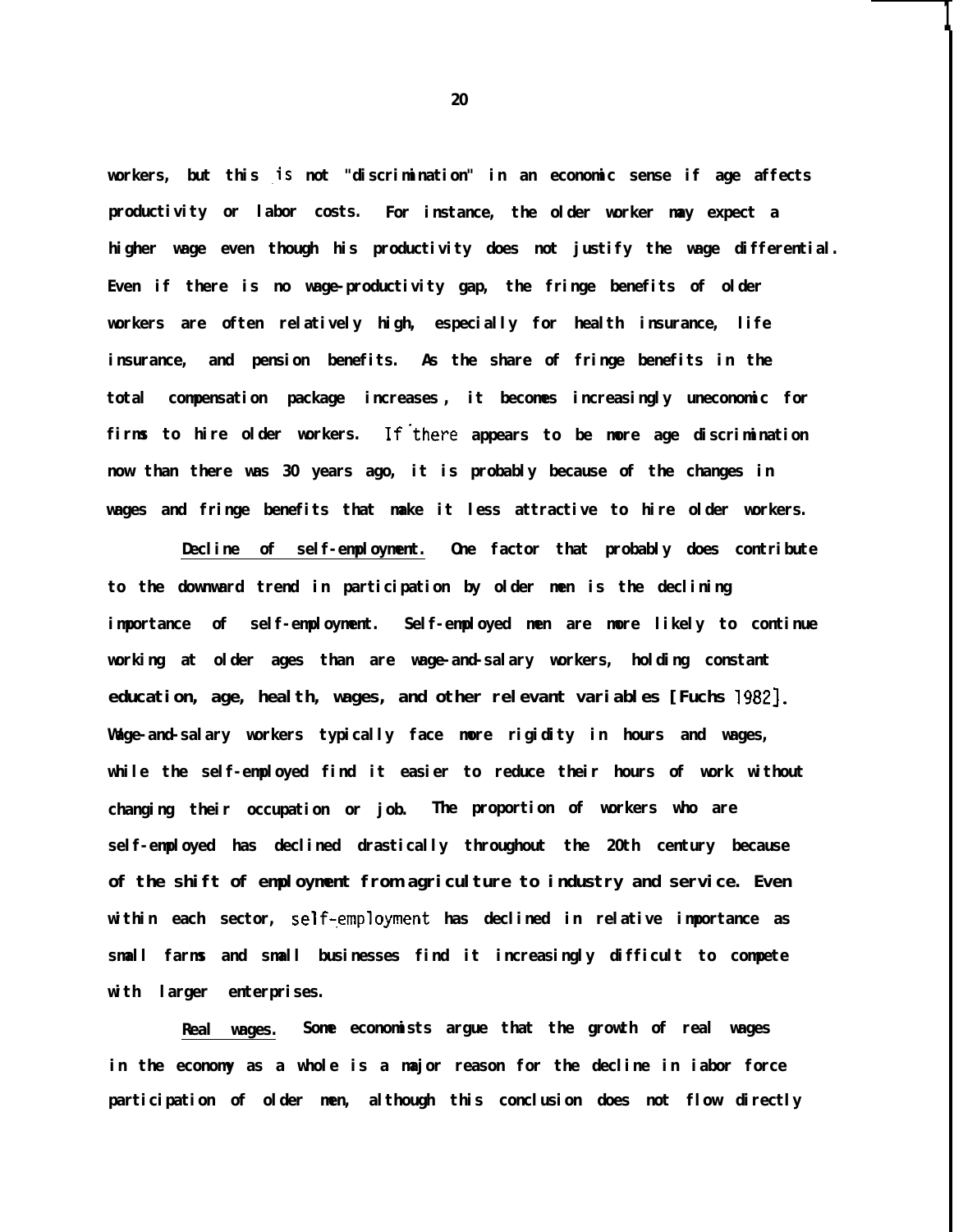**from economic theory. An increase in participation would be equally consistent with theory because the higher the wage, the higher the price of not working. But higher wages also mean higher income and the income effect increases the demand for leisure. It is difficult to predict whether the price or income effect will dominate.**

**For women of prime working age higher real wages have resulted in more labor force participation, not less. In the case of older men, however, it appears that the income effect is larger than the price effect. This would explain why the labor force participation of older men has declined in the United States as real income has risen. One problem with this explanation is that participation rates of older men in Europe are as low as in the United States, even though real income is not as high. To be sure, these countries typically have generous public pensionplans that facilitate retirement. But why do they have such plans? The increasing number of elderly may be,the answer, partly because of the political power that numerical strength confers and partly because younger workers want the older ones to leave the labor market.**

**Number of elderly. The growth in the proportion of elderly probably contributes to their low participation rate. When there are relatively few older people, the population has a pyramid-like age structure similar to the hierarchical structure of most organizations; the relatively few older workers can more easily progress up the organizational ladder. Currently in the United States and in most European countries the age distribution is more rectangular in shape, but organizations still have a pyramid-like hierarchy with fewer and fewer openings the higher up one goes. Thus if most older workers stayed in the labor force, they would find it impossible to move up within their organizations.**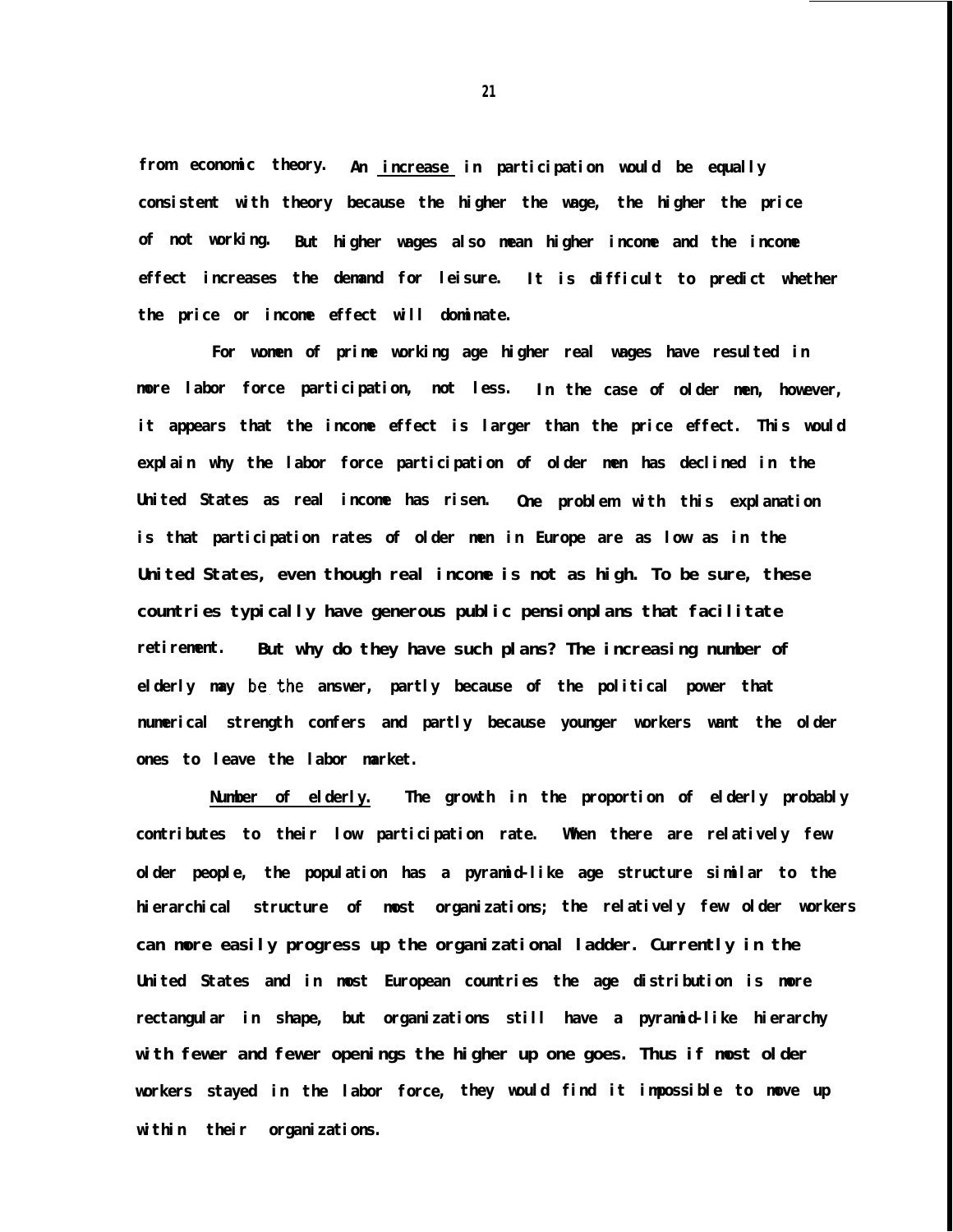**Social Security. Probably one of the most important reasons why the labor force participation of older men has declined so rapidly is the unusual growth of social security benefits. Between 1970 and 1980 average retirement benefits (adjusted for inflation) increased by more than 3 percent per annum, while hourly earnings did not even keep pace with inflation. There is no doubt that public policy has made it increasingly attractive for older people to stop work--by increasing retirement benefits relative to wages, by offering an early retirement option at 62, and by withholding benefits from eligible retirees at the rate of 50 cents per dollar of earnings on earnings above a prescribed rate.**

**The trend toward earlier retirement, combined with greater life expectancy, will place a tremendous burden on those workers who remain in the labor force (as noted on page 3). To reverse this trend, however, wil <sup>1</sup> probably require major changes in the structure of jobs and labor markets as well as changes in the structure of social security retirement benefits.**

## **Income**

**From a purely financial perspective, today's older Americans are much better off than their predecessors. They have more income and more wealth (adjusted for inflation) than any previous generation of elderly. Their real income has risen not only in absolute terms but also relative to the income of the working population, primarily because of the rapid growth of social security retirement benefits. It is true that household income when the householder is 65 or over is only half of that in the age range 45 to 64, but this figure must be adjusted for household size.**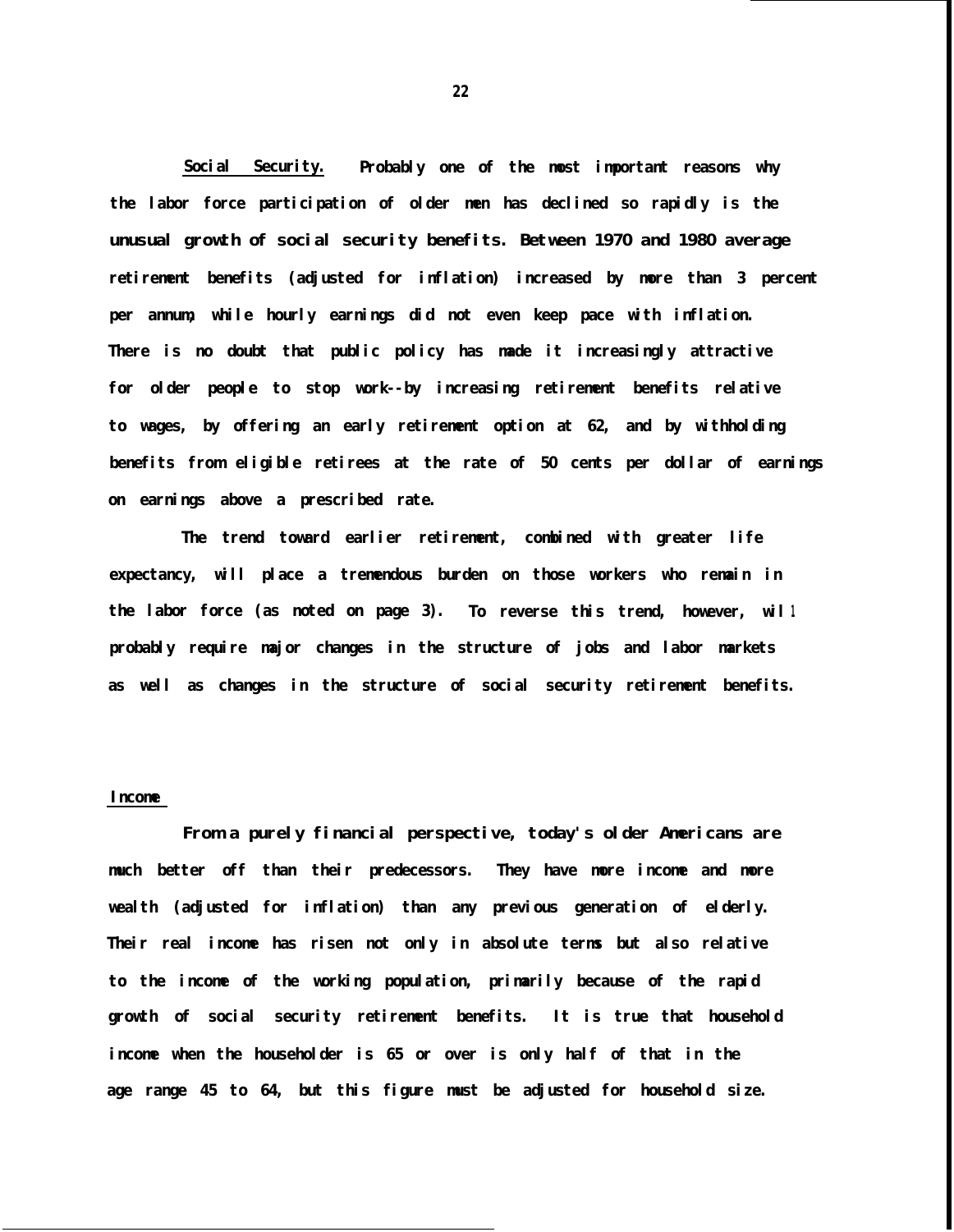**In 1980 the households of the elderly had on average only 1.74 persons, compared with 2.83 persons when the householder is 45-64. Taxes also make a big difference. The elderly's taxes (federal and state individual income taxes, property taxes on owner-occupied housing, and payroll taxes) are estimated to be only 13 percent of their income, while the 45-64 age group pay taxes equal to about 25 percent of income [U.S. Bureau of the Census 19831. Thus the after-tax income per household member of the elderly is almost equal to that of the 45-64 age group.**

**Not only does the average older person receive an after-tax income comparable to that he or she received at younger ages, but income is more Consider the following in the following equally distributed difter age 65 thanh before that age.** 1 1 o w i n g **analysis of incomes based on the Retirement History Survey, a longitudinal study of approximately 11,000 individuals [Hurd and Shoven 19831. In 1968 when the respondents were 58 to 63 years of age and most were still in the labor force, the wealthiest 10 percent of the sample had a mean income of \$65,363 (all figures in 1982 dollars), while the poorest 10 percent received only \$1,838. By 1978, however, at ages 68 to 73, with most of the sample in retirement, the mean income of the wealthiest 10 percent had fallen to \$52,117 while the poorest 10 percent showed a rise in income to \$4,070. The principal reason for the narrowing of inequality after 65 is that social security benefits become more important and labor income less important, and the former is distributed much more equally than the latter.**

The improvement in the income position of the **poor** elderly has been **particularly striking. As recently as 1970 one out of four persons 65 and over was below the poverty level, while the proportion among persons under 65 was about one in eight. In 1982 the proportion was the fame for both age groups--about one in seven.**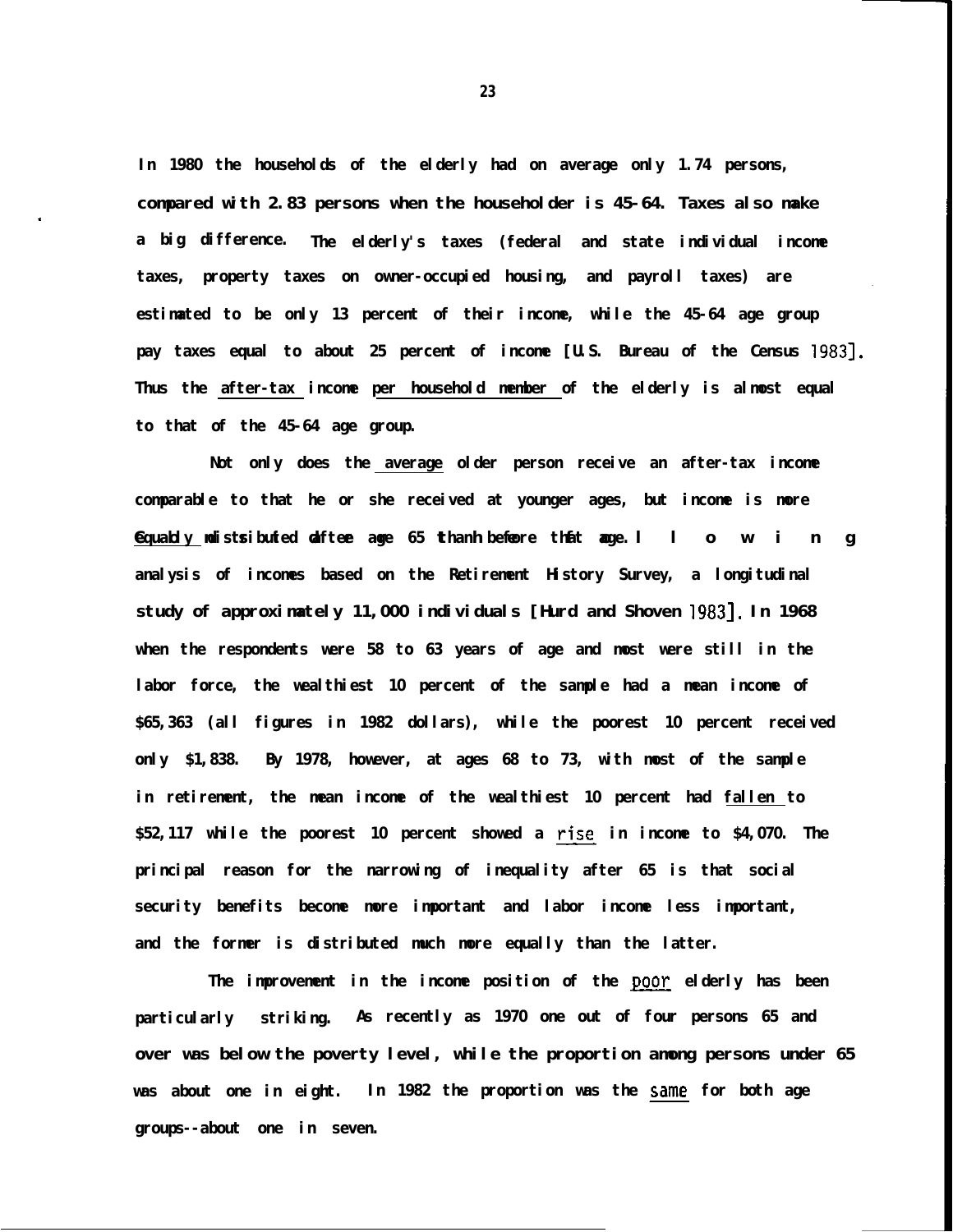**To be sure. money income is only one measure of economic well-being, but consideration of other factors tends to strengthen the impressionthatthe elderly are,on average,about as well-off as other age groups. For instance,, persons over 65 are more likely to own a house free and clear of any mortgage. Also, the elderly receive a disproportionate share of non-cash transfers such as subsidized housing, transportation, and medical care. Because they are typically not in the labor force they have more time for home production activities such as gardening, repair, and maintenance; they experience fewer work-related expenses such as commuting and meals away from home, and they have the opportunity to move to a less costly area of the country.**

**One disadvantage faced by the elderly is the small size of the typical household. In 1980 44 percent of their households had only one person, and 46 percent had only two. Small households are usually not as efficient as larger ones in the use of space, equipment, food, heat, and light. The difficulties and disadvantages of doubling up with another older person in order to gain the economies of a larger household are, however, apparently considerable. Fewer than 2 percent of elderly households include members who are unrelated, despite efforts by social agencies to encourage shared housing.**

**Although most of the elderly receive an after-tax income that compares favorably with what they earned while at work, there is a dramatic change in the source of income after age 65. From ages 25 to 54, earnings account for more than 90 percent of the total, and between 55 and 64 they still account for 78 percent of income. For people over 65, however, earnings provide only 20 percent. Social security retirement benefits are the most important other source, with capital income such as interest and dividends next in**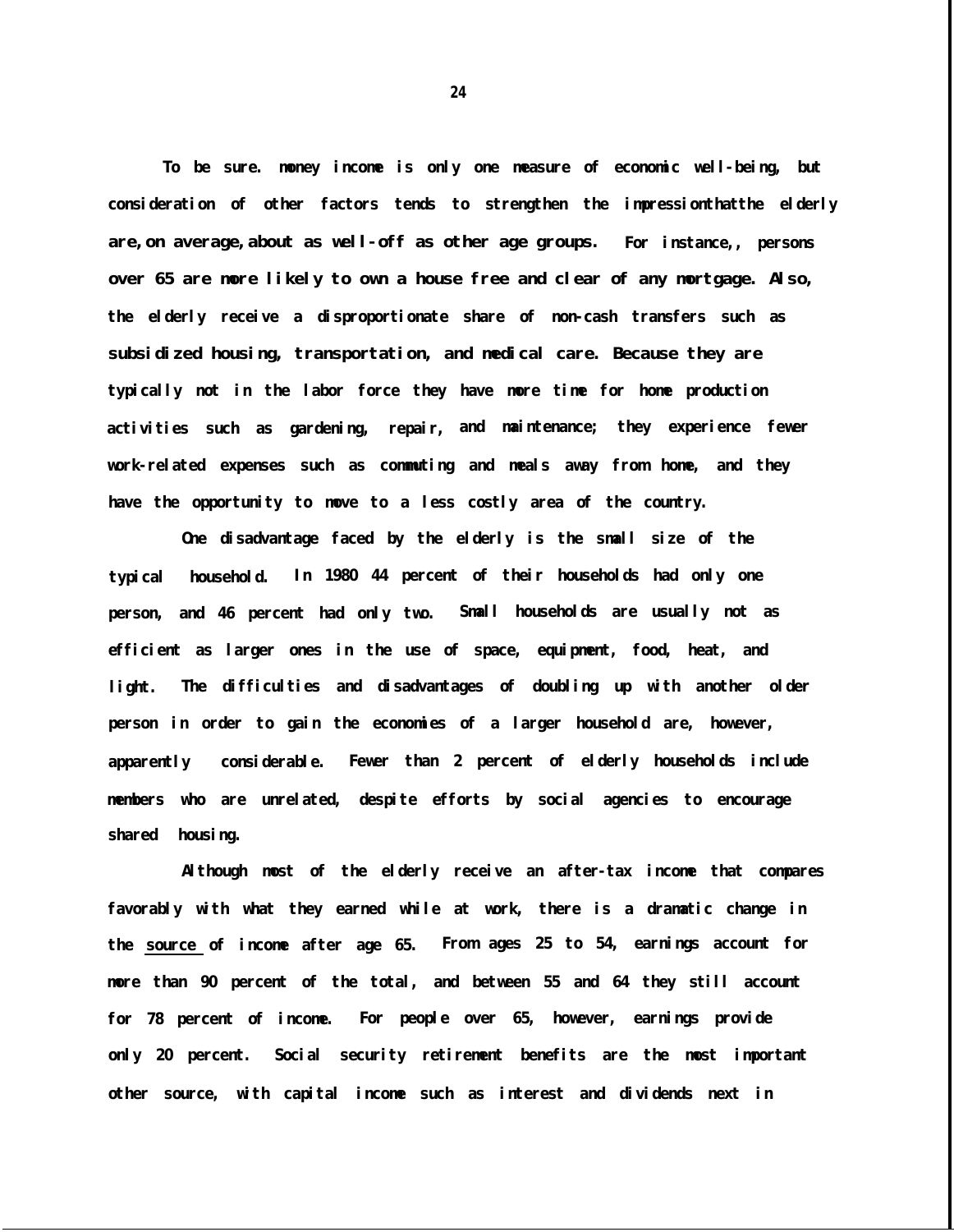**importance, followed by government employee pensions, private pensions, and public assistance.**

**Does the source of income matter? I think it does. Social security retirement benefits and other annuity-like income does not flow from assets which the older person can pass on to children or consume at a pace that he or she determines. In an earlier era the aged had less total income relative to younger people than they do today, but more of it came from farms or small businesses or bits of real estate that they &. Ownership usually contributes to a sense of power and control and can affect intra-family relationships. A recent analysis of frequency of visits by children to their elderly parents found that the number of visits was positively related to the parents' bequeathable wealth (e.g., stocks, bonds, bank accounts, real estate), but not to non-bequeathable wealth (e.g., social security, private pensions) [Bernheim, Shleifer and Summers 19831. If seniors today are "doing better and feeling worse," it may in part be because of this loss of control over their economic assets.**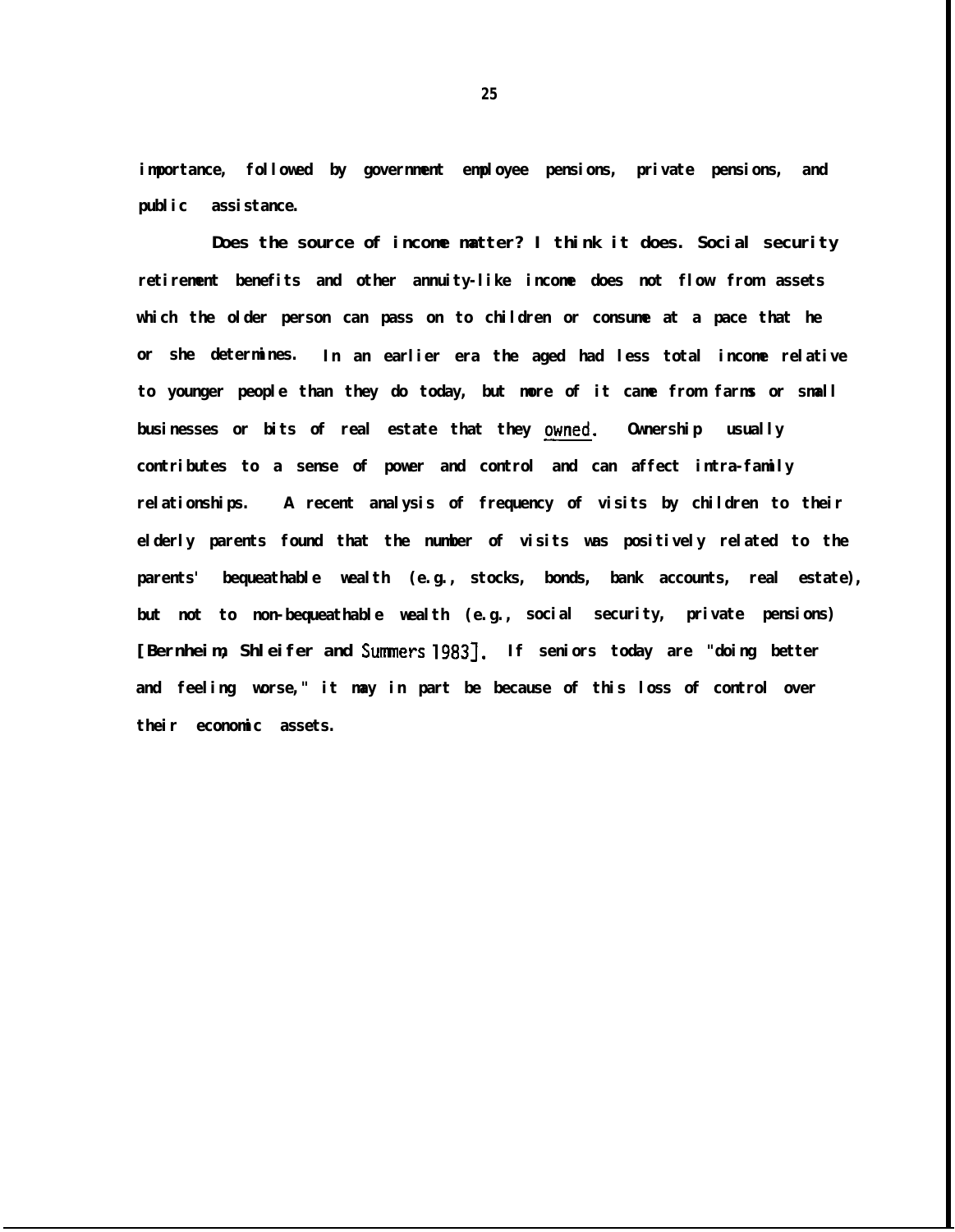Li 'tiny and **Living and Oying**

<sup>A</sup> variety of dernographi C, social, and economic forces have **A wide variety of demographic, social, and economic forces have** resulted in major changes in how the elderly live and die. For instance, the male-female differential in death rates and the tendency of older **the male-female differential in death rates and the tendency of older** widowed and divorced men to choose younger they remarry create **widowed and divorced men to choose younger wives when they remarry create** <sup>a</sup> surplus of unmarried women the age of 65. This surplus has **a large surplus of unmarried women above the,age of 65. This surplus has** grown in recent decades because female life expectancy has grown much **grown in recent decades because female life expectancy has grown much** more rapidly than male. In <sup>1980</sup> there were almost four unmarried **more rapidly than male. In 1980 there were almost fourunmarried** women 65 and over for every unmarried man of that age, a steep increase from a ratio of less than two to one in 1940. The greatest change occurred among the widowed. In 1940 there were approximately two elderly widows for every widower, but by 1980 there were more than five. The huge rise *in* the number of elderly widows has been accompanied by a dramatic change in their living arrangements. In 1950 one in four was living alone; the other three were living children, other relatives, or friends. By <sup>1980</sup> two out **were living with children, other relatives, or friends. By 1980 two out** of three widows 65 and over were living alone, and only one in three was sharing living quarters someone else. Most elderly men are married. **sharing living quarters with someone else. Most elderly men are married.** Even at ages 75 and above, two out of three men are living with their wives, but only one woman in five has <sup>a</sup> husband. **but only one woman in five has a husband.**

There has been <sup>a</sup> great deal of hand—wringing about the decline of **There has been a great deal of hand-wringing about the decline of** three-generation households, but historians have hastened to point out that **three-generation households, but historians have hastened to point out that** in Western Europe and the United States the three-generation household has always been the exception, not the We can accept their concl usi on **always been the exception, not the rule. We can accept their conclusion** that most households did not contain an aged mother or father, but it does not follow that only a small fraction of aged men and women lived with their children. When mortality is high and the population is growing rapidly, it is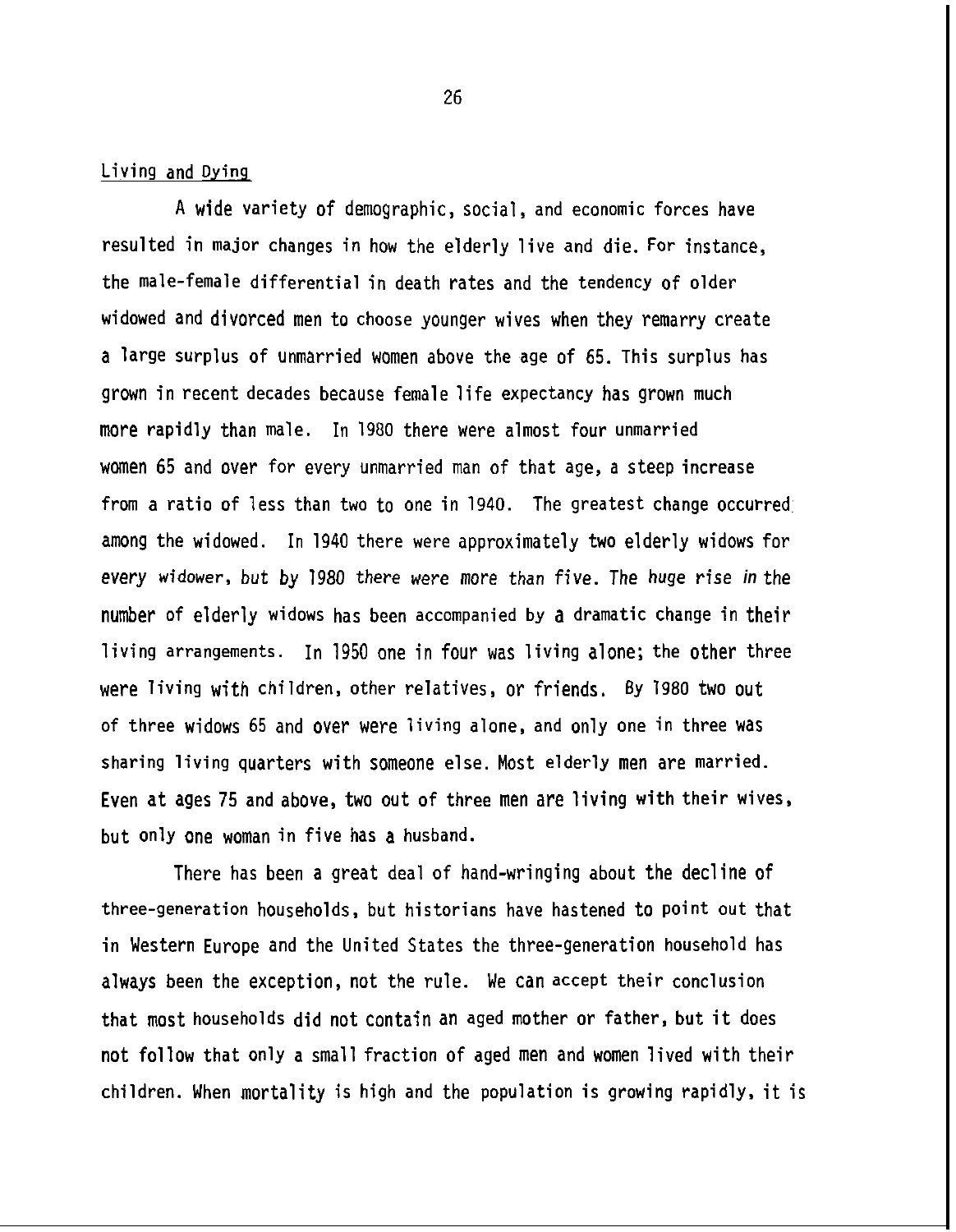**possible for most of the elderly to live with their children even though only a minority of children have elderly parents living with them. For example, if each woman has two daughters, and if half of the women survive into old age, only one daughter in four would have her mother living with her, even if every one of the survivors were living with a daughter. As an indication of how longer life expectancy and falling birth rates have raised the mother-to-daughter ratio, the number of women 65 and over relative to those 35-44 doubled between 1950 and 1980.**

**In addition to these demographic changes, rising real income contributes to the decrease in the number of mothers who double up with their children [Michael, Fuchs, and Scott 19801. Americans of all ages have always put a high value on autonomy; therefore, the rising income of recent decades and the particularly rapid rise in, the income of the elderly have made it possible for an ever higher percentage of them to maintain their own households, health permitting.**

**Health is also an important factor in living arrangements. In earlier times, poor health was often the reason why older men and women moved in with their children. At present, poor health often results in a move to a nursing home. The number of elderly in nursing homes increased at an astonishing 7 percent per annum between 1963 and 1977, to a total of over 1.1 million. On any given day 5 percent of all elderly live in nursing homes, and between 20 and 25 percent will do so at some point in their lives. Of those who do enter, only one in four returns to a private or semiprivate residence; one-half are transferred to another health facility (usually a short-term general hospital), possibly to die or to return to the nursing home.**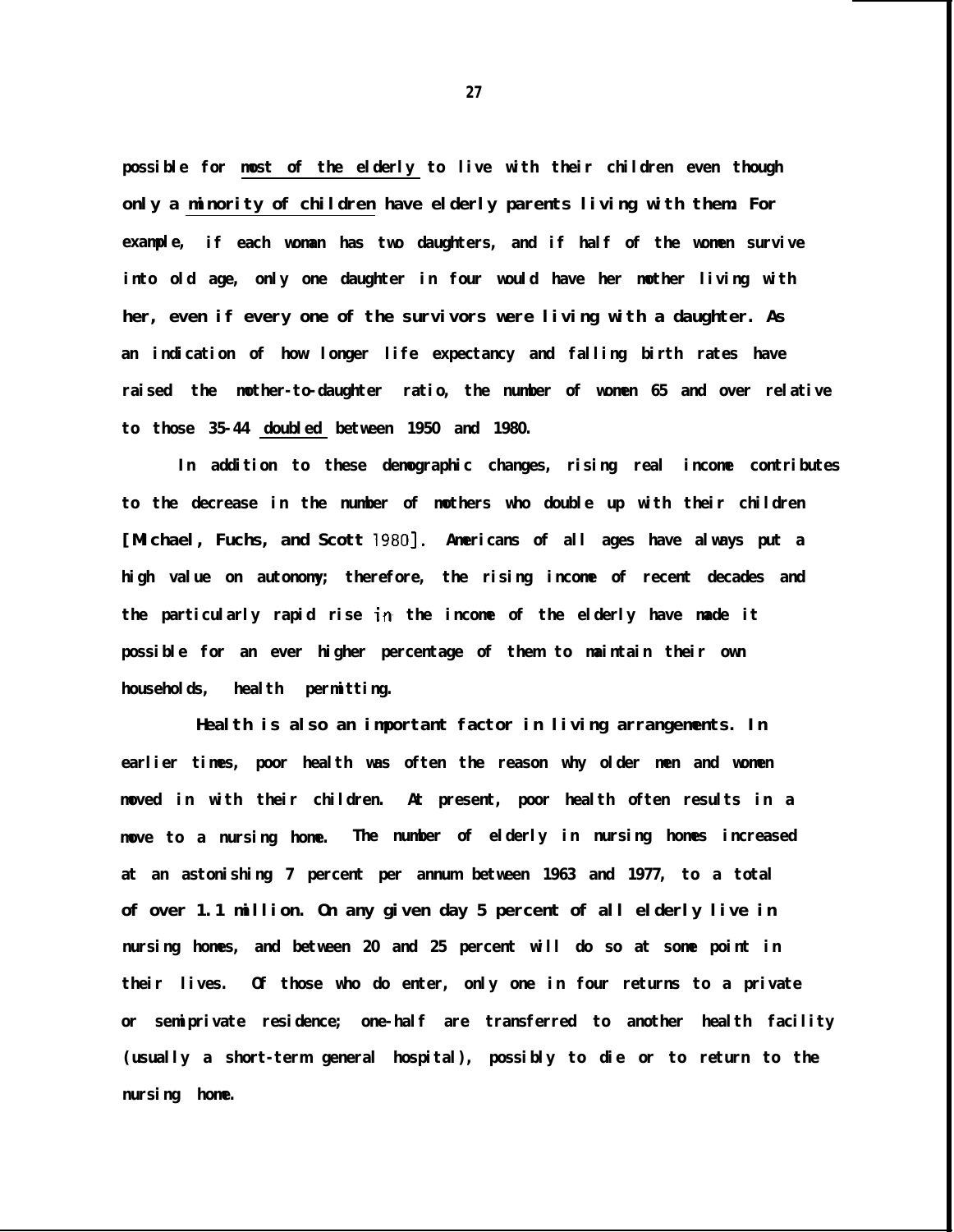**Why have nursing homes become so important? Rising income, the increased propensity to live alone, higher mother-to-daughter ratios, and higher labor force participation rates by young and middle-aged women are all part~of the answer. There are many more elderly people who need care and attention, and relatively fewer children who are providing it within the home. Public policy also influences the decision because frequently nursing home care is paid for by government (57 percent of the total in 1981), but the cost of home care is borne mostly by the family through out-of-pocket expenditures and the foregone earnings of the caregiver.**

**Economic and social factors also affect the location and manner of death. According to a report from the National Center for Health Statistics(l982b), 62 percent of deaths of persons 65 and over occur in a hospital or medical center, often at great cost. In some cases the patient is hospitalized because there is a reasonable chance to postpone the death through the kinds of medical intervention that are only possible within a hospital setting. In other cases, however, the patient is taken to the hospital to die because public and private insurance pays more fully than if the dying person is cared for at home. And in still other cases, there is no one close enough, either geographically or emotionally, to offer any alternative to hospitalization.**

**The cost of caring for very ill patients can vary enormously, depending upon the patient and the physician [Garber, Fuchs, Silverman forthcoming]. In some cases the intensive application of modern technology can prolong life for one or two months or perhaps even more. This type of decision has traditionally been left to the patient and his or her physician, but exploding costs may lead to a reexamination of that position. At a minimum, there will be a search for less costly alternatives, and a closer examination of the factors that influence such decisions.**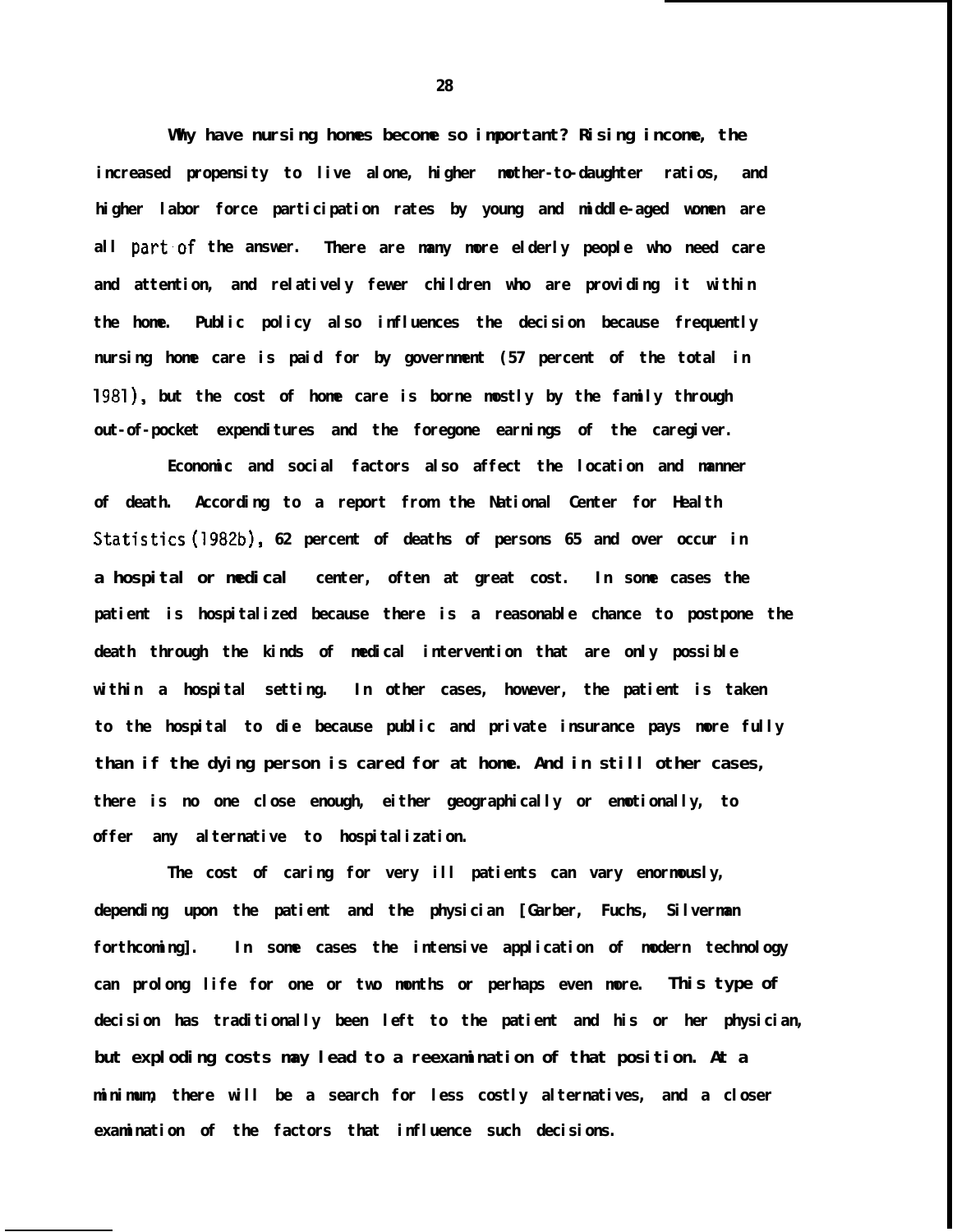## **A Final Note**

**The data presented in this paper and the accompanying discussion are meant to be suggestive, not definitive. Large gaps in our understanding of the aging process and of the determinants of labor force participation, health care utilization, and other key variables make it difficult to draw firm conclusions. It may be useful, however, to state explicitly some of the major themes that are implicit in the preceding pages. Most important is the need to recognize that the "Medicare problem" reflects the intersection of two larger sets of issues. First, there are a range of questions concerning the elderly in general: questions of retirement benefits, age of eligibility, wages and** hours **of work, and the like. Second, there are questions concerning the financing, organization, and delivery of health care for persons of all ages. Any Medicare "solution" that fails to consider these larger issues will probably turn out to be counter-productive.**

**Also implicit in this paper is the need to recognize that resources devoted to the elderly are resources that could be used to help children, teenagers, minorities, and other groups with special claims to public attention. To say this is not to deny that there are many elderly who are poor, sick, lonely, or otherwise disadvantaged. But the growing political power of the .elderly suggests the possibility of disproportionate attention to this group at a time when many small children are neglected or abused, when the schools are at a low ebb, and when teenage suicide is at epidemic proportions. Twenty years ago the plight of the elderly was palpable. Today the most lie elsewhere. The "good society" needs to balance pressing social needs may** its efforts, to make hard choices among many worthwhile objectives.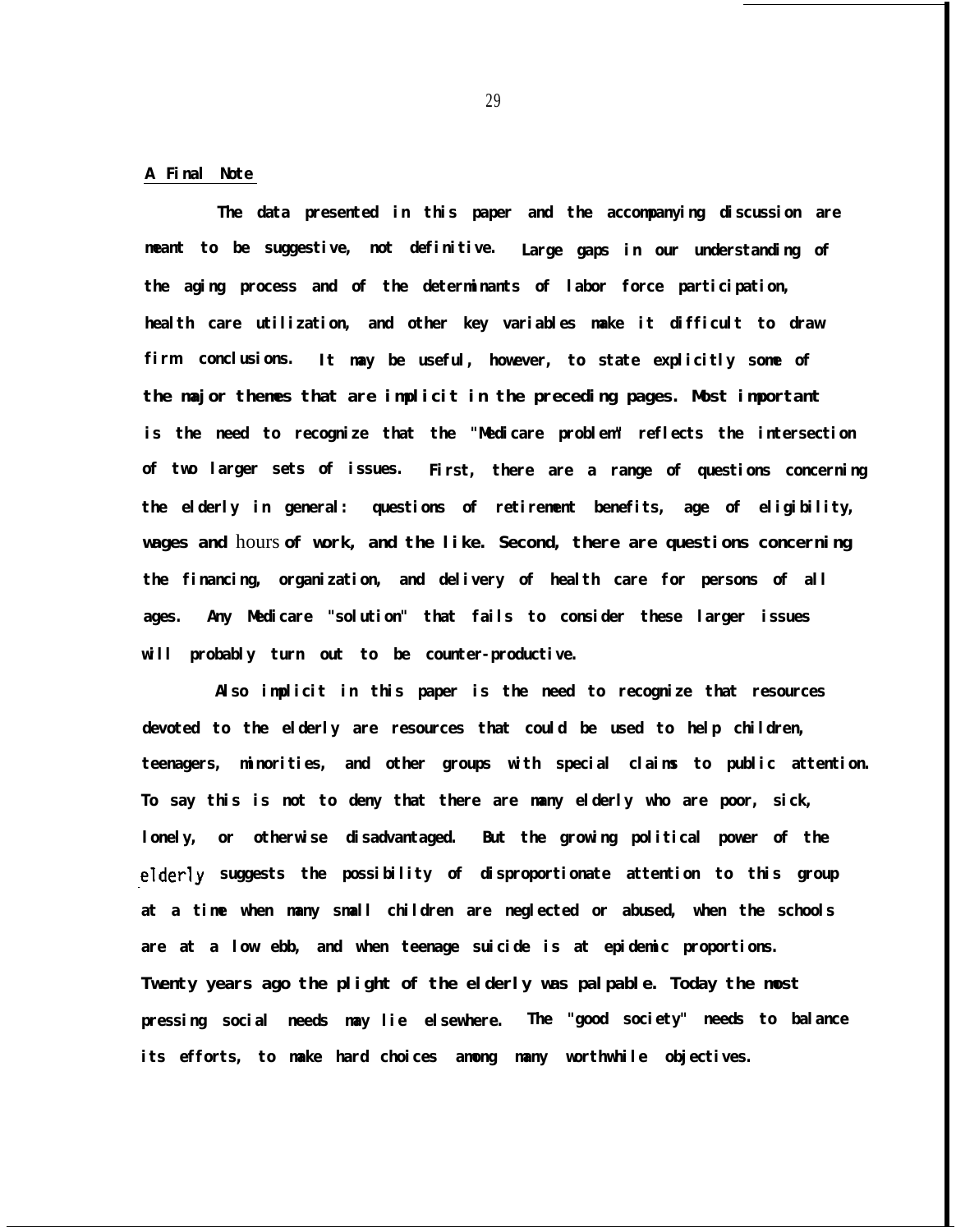**These considerations, and the data presented in this paper, lead me to hazard three inferences that have direct relevance for policy. First, we need to periodically revise our definition of who is old. One way to do this is to focus on changes in life expectancy at older ages. For instance, in 1935 when the age of eligibility for social security retirement benefits was set at 65, life expectancy at that age was 12.5 years. In 1984 the average 72-year-old has that same life expectancy. From that point of view it is not unreasonable to say that if 65 marked the entry into old age in 1935, in 1984 old age begins at 72.**

**Second, we need to develop more flexible labor market arrangements to facilitate the continued labor force participation of older men and women. Unless this happens, the ratio of workers to retirees will become so small as to pose a grave threat to our economy and our society. Simply passing laws against mandatory retirement and age discrimination will not solve the problem. We need to develop more flexibility in hours of work, in wages (to accommodate possible age-related declines in productivity), and in amou'nt of responsibility (to speed the movement of younger men and women into positions of leadership within organizations).**

**Finally, and this may Prove to be the most difficult task of all, we need to reach a social consensus concerning what is appropriate care for the dying. At present the United States spends about one percent of the gross national product on health care for elderly persons who are in their last year of life. This is much more than the nation spends on institutional care for the mentally ill and the mentally retarded of all ages, more than private and public expenditures for basic and applied research in all fields, and more than the total expenditures of all the**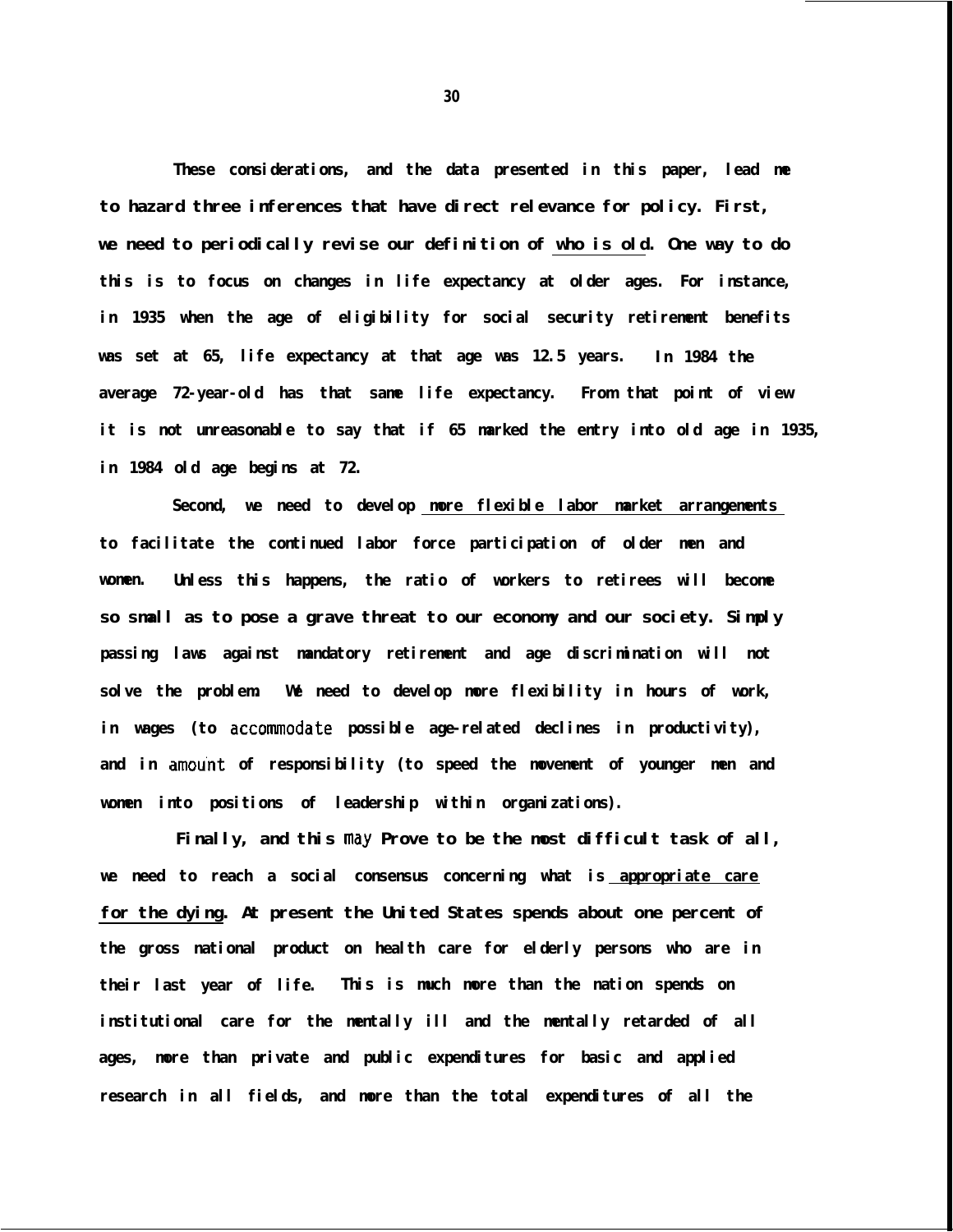**private colleges and universities in the country. On the other hand, it is 1eSS than is spent on alcohol, and not much more than is spent on tobacco.**

**HOW much should be spent on care for the 1.3 million elderly persons who die each year? For most goods and services our society answers this question by saying "Let the market decide." According to economic theory the free choice of knowledgeable buyers paying with their own money for services rendered by competitive suppliers should result in a socially efficient allocation of resources. It will not necessarily be a "fair" allocation, but this problem is supposed to be addressed through redistribution of income, not direct subsidization of particular services.**

**This free market approach is not likely to work well for the seriously ill. Patients and their families are often under great emotional stress and they typically have little previous experience with the complex technical choices that must be made. The hospitals and physicians who serve them often have considerable monopoly power. Furthermore, even in the absence of public subsidies, private insurance would push utilization beyond the point where benefits are equal to cost. The problem of distributive justice is not amenable to solution through conventional income redistribution methods because the amount society would want to give to an individual would depend on how much care they needed. Some economists would prefer an indemnification plan that,provides old people with additional income when they become sick and lets them decide how much to spend for medical care. This** plan may be **a delight to some theorists, but it would be a nightmare for most patients and physicians.**

**It is possible to nibble at the edges of the problem by providing more information to patients, by fostering more competition among providers,**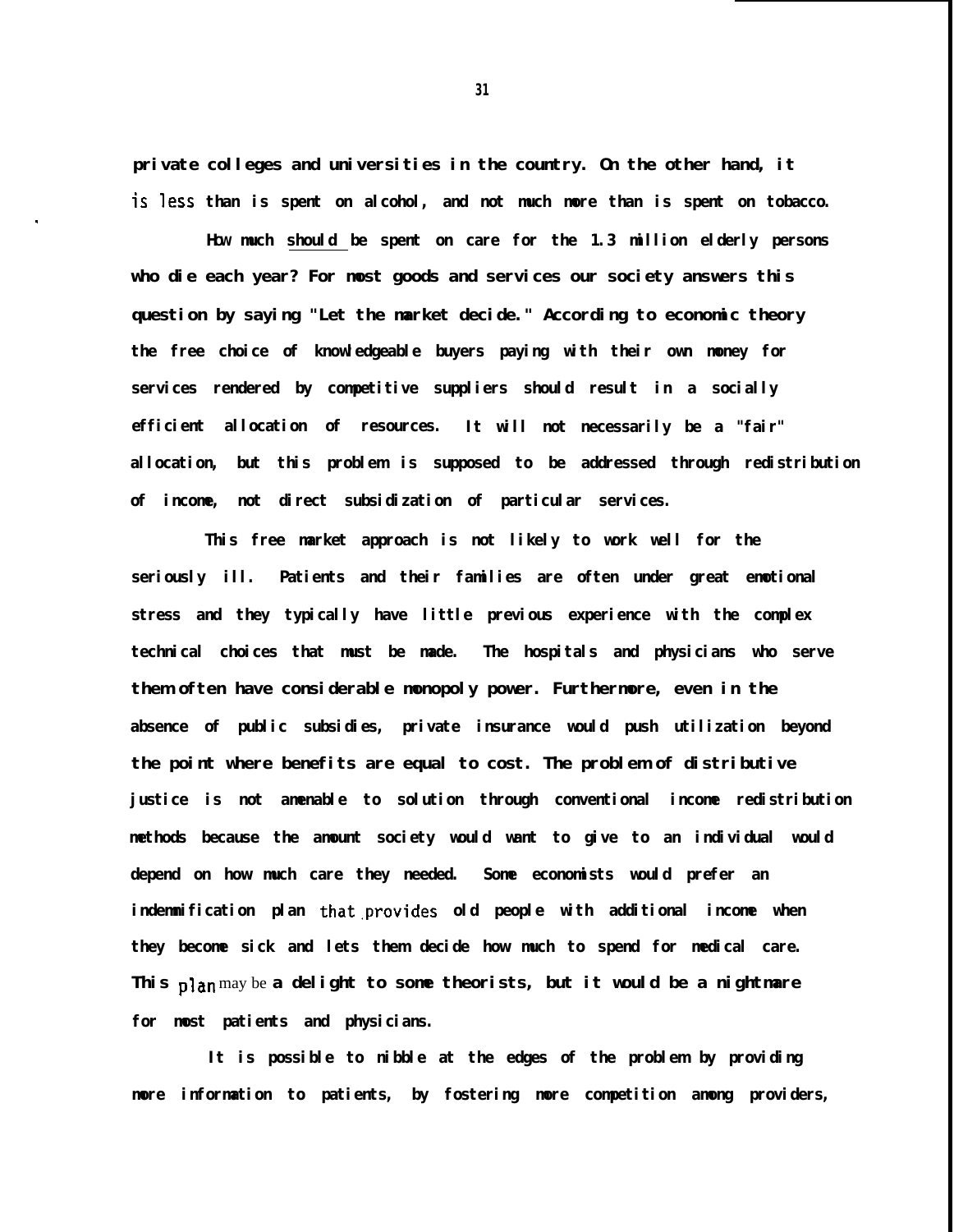**by financing alternative modes of care for the dying, and by increasing deductibles and co-insurance. The fundamental problem, however, will remain. One of the biggest challenges facing policy makers for the rest of this century will be how to strike an appropriate balance between care for the dying and health services for the rest of the population.**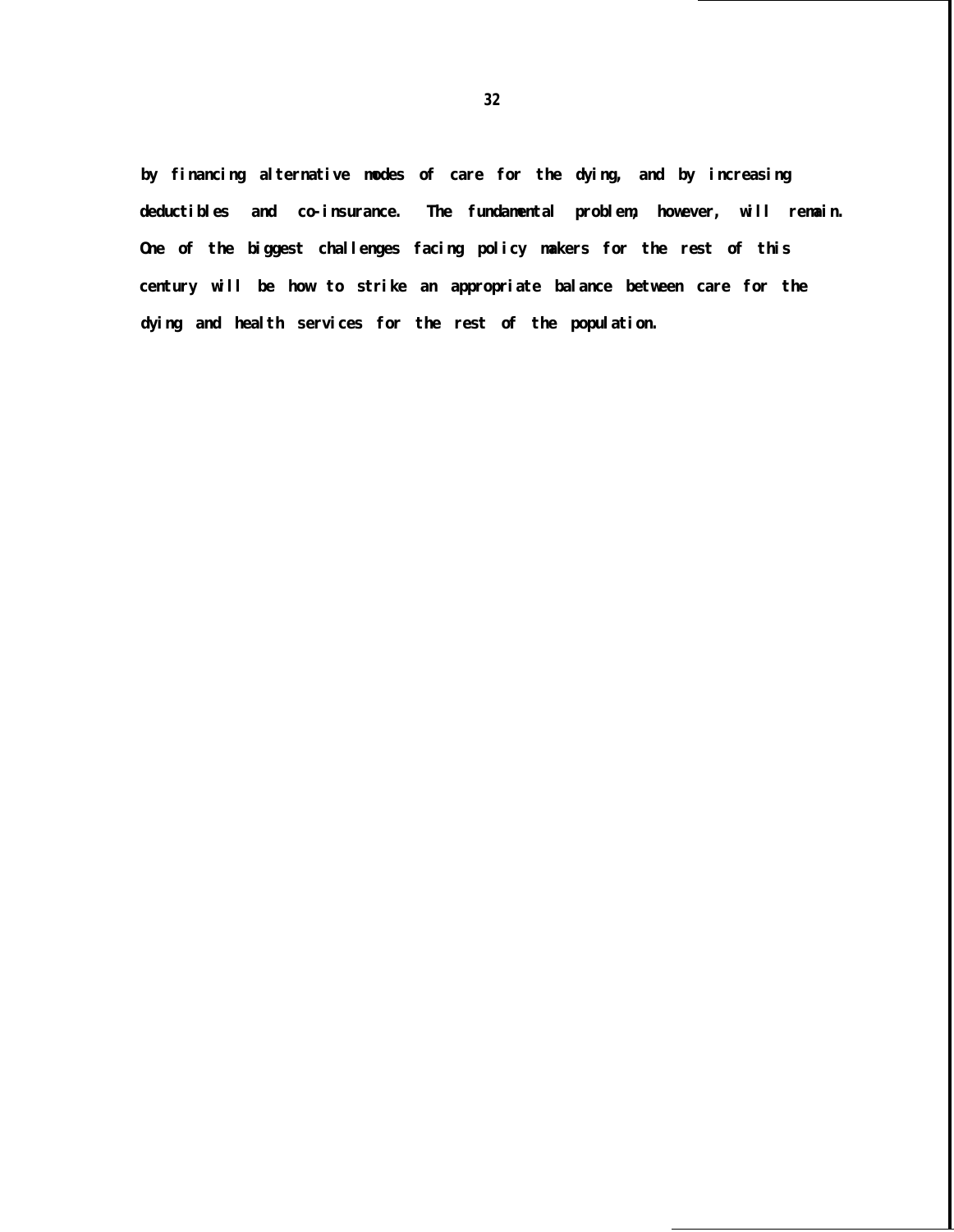### **REFERENCES**

**Bernheim, B. Douglas, Andrei Shleifer, and Lawrence H. Summers. 1983.**

**"The Manipulative Bequest Motive," mimeo (Stanford, MIT, and Harvard).**

- **Fries, James F. 1980. "Aging, Natural Death, and the Compression of Morbidity," New England Journal of Medicine, Vol. 303, No. 3, pp. 130-135.**
- **Fuchs, Victor R. 1982. "Self-Employment and Labor Force Participation of Older Males," Journal of Human Resources, Vol. 17, No. 3 (Summer), pp. 339-357.**
- **Garber, Alan M., Victor R. Fuchs, and James F. Silverman. 1983. "Case Mix, Costs, and Outcomes: Differences between Faculty and Community Services in a University Hospital," NBER Working Paper 1159.**
- **Hurd, Michael, and John Shoven. 1984. "The Economic Status of the Elderly 1969-79," forthcoming in T. Smeeding and M. H. David (eds.), Horizontal Equity, Uncertainty, and Measures of Well-Being, NBER and University of Chicago Press.**
- **Lubitz, James, and Ronald Prihoda. 1982. "Use and Costs of Medicare Services in the Last Years of Life," mimeo (Office of Research and Office of Statistics and Data Management, Health Care Financing Administration, Baltimore, Maryland).**
- **Manton, Kenneth G. 1982. "Changing Concepts of Morbidity and Mortality in the Elderly Population," Milbank Memorial Fund Quarterly/Health and Society, Vol. 60, No. 2 (Spring), pp. 183-244.**
- **Michael, Robert T., Victor R. Fuchs, and Sharon R. Scott. 1980. "Changes in the Propensity to Live Alone: 1950-1976," Demography, Vol. 17, No. 1 (February), pp. 39-56.**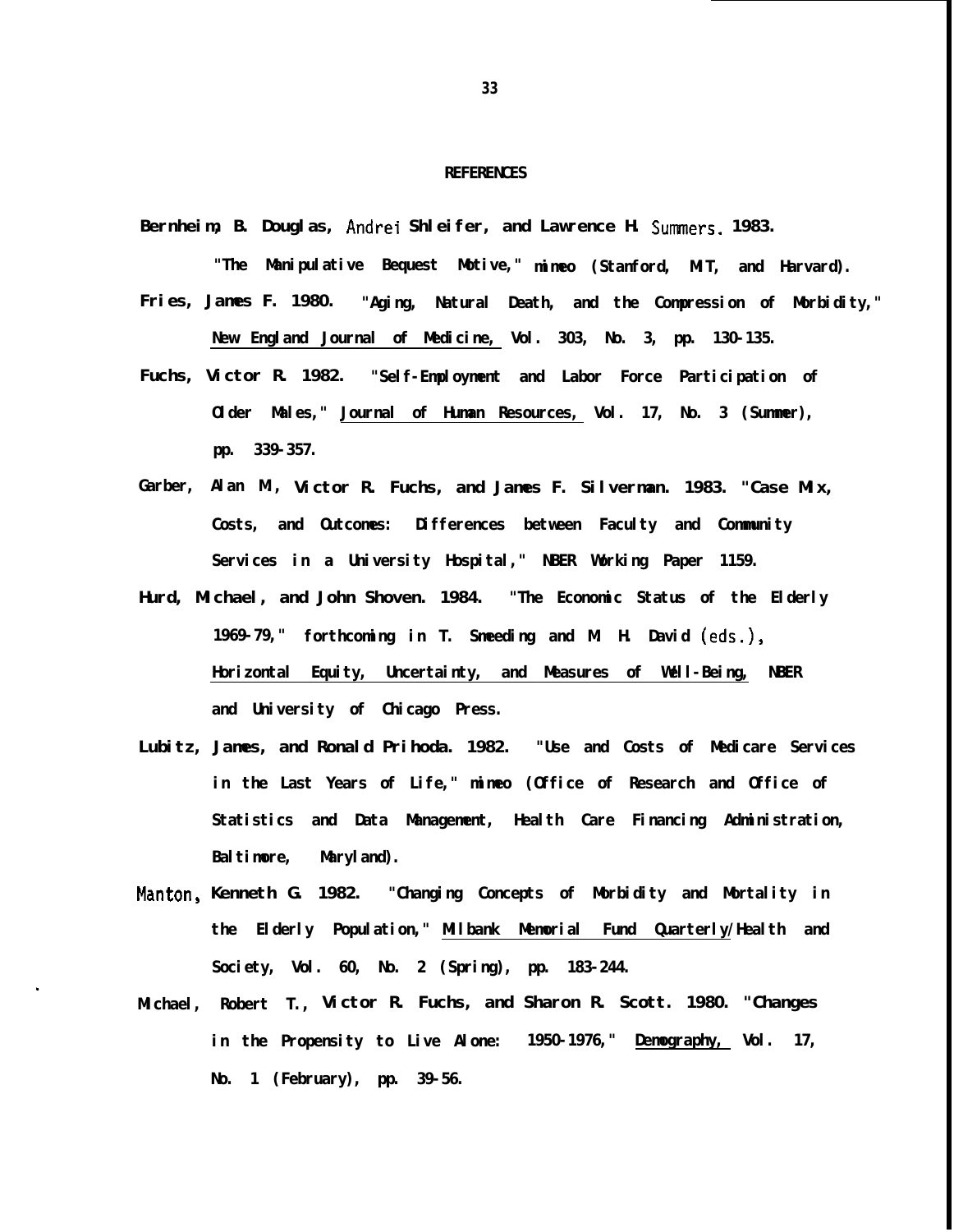- **National Center for Health Statistics. 1981. Vital and Health Statistics, Series 11, No. 221, "Hypertension in Adults 25-74 Years of Age, United States, 1971-1975, Washington, D.C.: U.S. Government Printing Office.**
	- **. 1982a. Advancedata, No. 84, "Blood Pressure Levels and Hypertension in Persons Ages 6-74 Years: United States, 1976-80," Hyattsville, Md.: Public Health Service.**
- **. 1982b. "Advance Report of Final Mortality Statistics, 1979," Monthly Vital Statistics Report, Vol. 31, No. 6, Supplement, Hyattsville, Md.: Public Health** *Service.*
- **Schneider, Edward L., and Jacob A. Brody. 1983. "Aging, Natural Death, and the Compression of Morbidity: Another View," New England Journal of Medicine, 309, No. 14 (October 6), pp. 854-855.**
- **Schulz, James H. 1976. The Economics of Aging, Belmont, Calif.: Wadsworth.**
- **U.S. Bureau of the Census. 1983. Current Population Reports, Special Studies, Series P-23, No. 126, "Estimating After-Tax Money Income Distributions Using Data from the March Current Population Survey," Table I, p. 12, Washington, D.C.: U.S. Government Printing Office.**
- **U.S. Bureau of the Census. 1982. Statistical Abstract of the United States, 1982-83 (103d edition), pp. 119 and 121, Washington, D.C.: U.S. Government Printing Office.**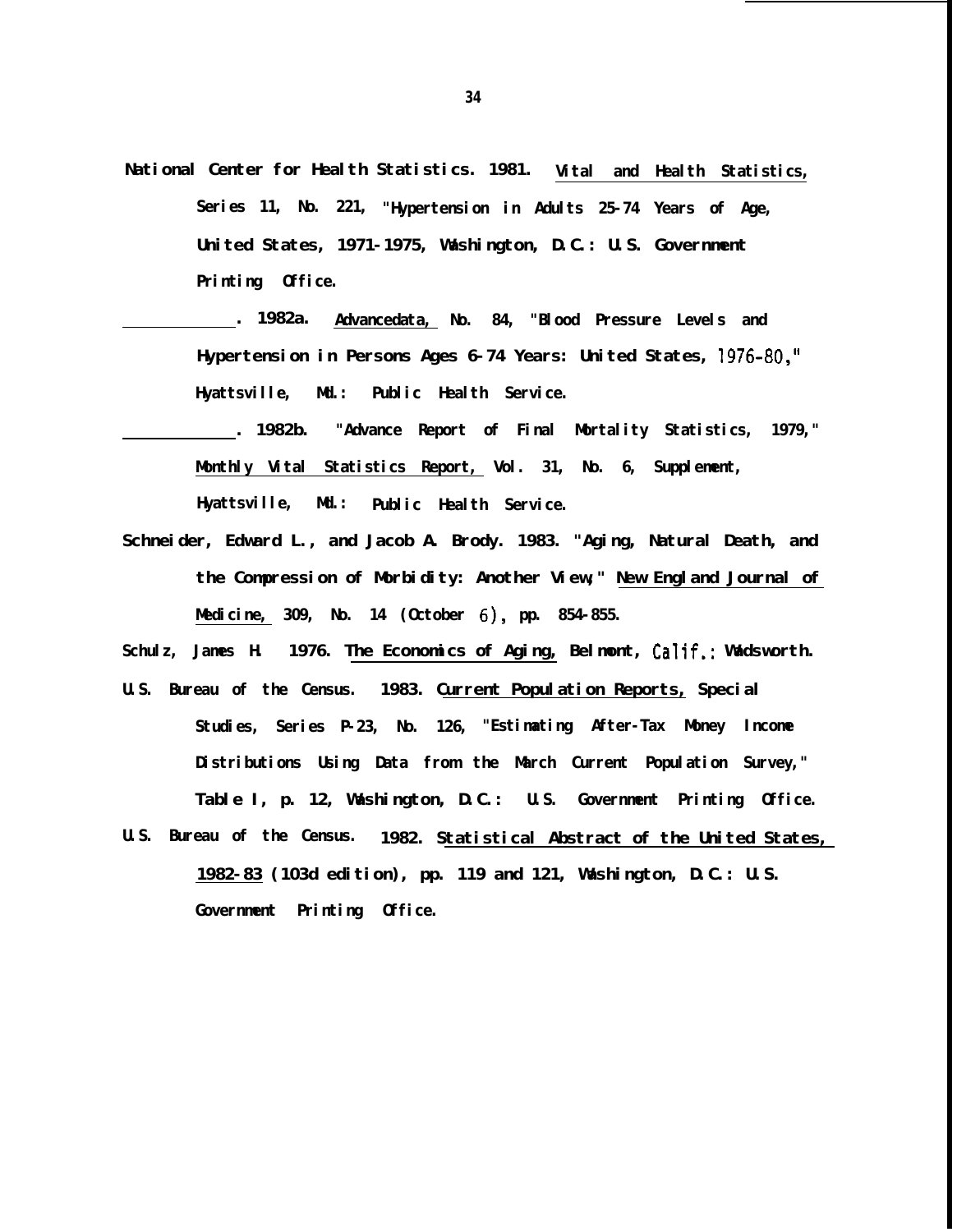SOME RECENT NBER WORKING PAPERS

| Number | Author                                                    | Title                                                                                     | Date  |
|--------|-----------------------------------------------------------|-------------------------------------------------------------------------------------------|-------|
| 1216   | Robert G. King and<br>Joseph G. Haubrich                  | Sticky Prices, Money and Business<br>Fluctuations                                         | 10/83 |
| 1217   | Alan J. Marcus                                            | Corporate Pension Policy and the Value<br>of PBGC Insurance                               | 10/83 |
| 1218   | Shave11<br>Steven                                         | Liability for <b>Harm</b> Versus Regulation<br>Of Safety                                  | 10/83 |
| 1219   | Shave11<br>Steven                                         | Uncertainty Over Causation and the<br>Determination of Civil Liability                    | 10/83 |
| 1220   | Steven Shavell                                            | A Model of the Socially Optimal Use of<br>Liability and Regulation                        | 10/83 |
| 1221   | Robert J. Gordon                                          | The Conduct of Domestic Monetary Policy                                                   | 10/83 |
| 1222   | Ronald G. Ehrenberg and<br>Robert S. Smith                | Economic and Statistical Analysis of<br>Discrimination in Hiring                          | 10/83 |
| 1223   | Alan L. Gustman                                           | Modeling Individuals' Behavior:<br>Evaluation of a Policymaker's Tool                     | 10/83 |
| 1224   | John <b>B.</b> Taylor                                     | Rational Expecations Models in<br>Macroeconomics                                          | 11/83 |
| 1225   | John B. Taylor                                            | Optimal Stabilization Rules in a<br>Stochastic Model of Investment With<br>Gestation Lags | 11/83 |
| 1226   | Richard B. Freeman                                        | Unions, Pensions, and Union Pension<br>Funds                                              | 11/83 |
| 1227   | Bronwyn H. Hall, Zvi<br>Griliches and Jerry A.<br>Hausman | Patents and R&D: Searching for a Lag<br>Structure                                         | 11/83 |
| 1228   | J. David Richardson                                       | U.S. International Trade Policies in a<br>World of Industrial Change                      | 11/83 |
| 1229   | Raaj Kumar Sah and<br>Joseph E. Stiglits                  | The Social Cost of Labor, and Project<br>Evaluation: A General Approach                   | 11/83 |
| 1230   | Maurice Obstfeld and<br>Alan C. Stockman                  | Exchange-Rate Dynamics                                                                    | 11/83 |
| 1231   | Daniel S. Hamermesh and<br>James M. Johannes              | Food Stamps as Money and Income                                                           | 11/83 |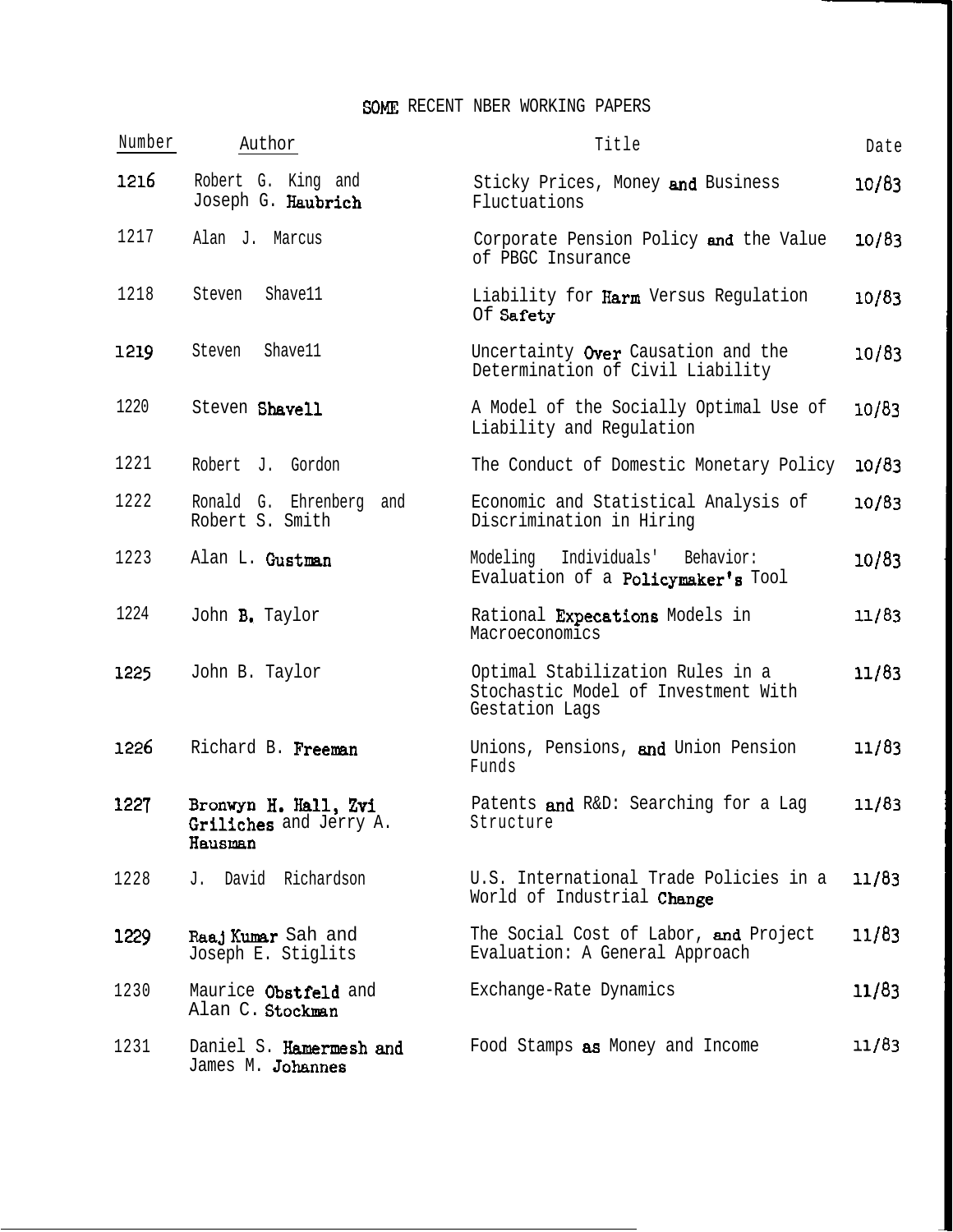| Number | Author                                                | Title                                                                                                                                           | Date  |
|--------|-------------------------------------------------------|-------------------------------------------------------------------------------------------------------------------------------------------------|-------|
| 1232   | Willem H. Buiter                                      | The Theory of Optimum Deficits and Debt 11/83                                                                                                   |       |
| 1233   | Joshua Aizenman                                       | Openness, Relative Prices and Macro<br>Policies                                                                                                 | 11/83 |
| 1234   | Alan S. Blinder and<br>Douglas Holtz-Eakin            | Public Opinion and the Balanced Budget                                                                                                          | 11/83 |
| 1235   | Stanley Fischer                                       | Inflation and Growth                                                                                                                            | 11/83 |
| 1236   | Jonathan Eaton and<br>Gene M. Grossman                | <b>Optimal</b> Trade and Industrial Policy<br>Under Oligopoly                                                                                   | 11/83 |
| 1237   | Alan L. Gustman and<br>Thomas L. Steinmeier           | A Structural Retirement Model                                                                                                                   | 11/83 |
| 1238   | Jeffrey I. Bernstein and<br>M. Ishaq Nadiri           | Does Knowledge Intensity Matter? A<br>Dynamic Analysis of R&D, Capital<br>Utilization and Labor Requirements                                    | 11/83 |
| 1239   | Don Fullerton, Andrew B.<br>Lyon and Richard J. Rosen | Uncertainty, Welfare Cost, and the<br>'Adaptability' of U.S. Corporate Taxes                                                                    | 11183 |
| 1240   | Jonathan S. Leonard                                   | Anti-Discrimination or Reveres Dis-<br>crimination: The Impact of Changing<br>Demographics, Title VII and Affirmative<br>Action on Productivity | 11/83 |
| 1241   | Daniel J. Frisch and<br>David G. Hartman              | Taxation and the Location of U.S.<br>Investment Abroad                                                                                          | 11/83 |
| 1242   | Nicholas <b>Carlozzi</b> and<br>John B. Taylor        | International Capital Mobility and the<br>Coordination of Monetary Rules                                                                        | 12/83 |
| 1243   | Alex Kane and<br>Young Ki Lee                         | The Forecasting Ability of Money Market $12/83$<br>Fund Managers and its Economic Value                                                         |       |
| 1244   | David A. Papell                                       | Activist Monetary Policy, Imperfect<br>Capital Mobility, and the Overshooting<br>Hypothesis                                                     | 12/83 |
| 1245   | Sebastian Edwards and<br>Sweder van Wijnbergen        | The Welfare Effects of Trade and Capital 12/83<br>Market Liberalization: Consequences<br>οf<br>Different<br>Sequencing<br>Scenarios             |       |
| 1246   | Jerry Green and<br>John B. Shoven                     | The Effects of Interest Pates on<br><b>Mortgage</b> Prepayments                                                                                 | 12/83 |
| 1247   | Mervyn King                                           | The Economics of Saving                                                                                                                         | 12/83 |
| 1248   | Alex Kane, Young Ki<br>Lee and Alan $J$ . Marcus      | Earnings and Dividend Announcements:<br>Is There a Corroboration Effect?                                                                        | 12/83 |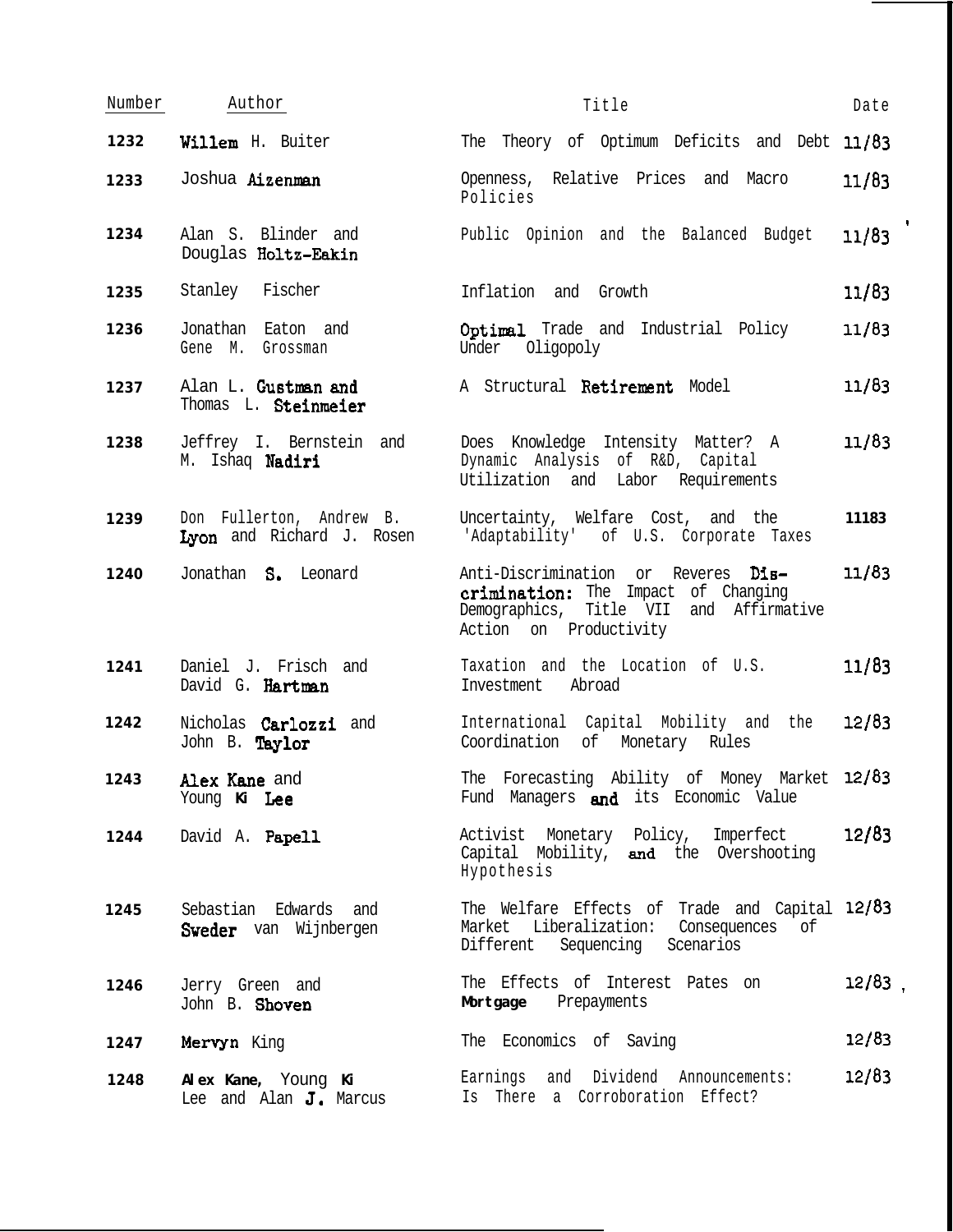|      | <b>Number</b> Author                                               | Title                                                                                                                                            | Date  |
|------|--------------------------------------------------------------------|--------------------------------------------------------------------------------------------------------------------------------------------------|-------|
| 1249 | Richard B. Freeman and<br>James L. Medoff                          | Trade Unions and Productivity:<br>Some<br>New Evidence on an Old Issue                                                                           | 12/83 |
| 1250 | Laurence <b>J.</b> Kotlikoff,<br>John B. Shoven and<br>Avia Spivak | Annuity Markets, Savings, and the<br>Capital Stock                                                                                               | 12/83 |
| 1251 | Claudia Goldin                                                     | Life-Cycle Labor Force Participation of 12/83<br>Married Women: Historical Evidence and<br>Implications                                          |       |
| 1252 | Willem H. Buiter and<br>Marcus H. Miller                           | Costs and Benefits of an Anti-<br>Inflationary Policy: Questions and Issues                                                                      | 12/83 |
| 1253 | Joshua Aizenman                                                    | Tariff Liberalization Policy end<br>Financial Restrictions                                                                                       | 12/83 |
| 1254 | Richard C. Marston and<br>Stephen J. Turnovsky                     | Imported Materials Prices, Wage Policy, 12/83<br>and Macroeconomic Stabilization                                                                 |       |
| 1255 | Jeffrey Sachs and<br>Charles Wyplosz                               | Real Exchange Rate Effects of Fiscal<br>Policy                                                                                                   | 1/84  |
| 1256 | Michael Massourakis,<br>Farahmand Rezvani and<br>Tadashi Yamada    | Occupation, Pace, Unemployment and Crime<br>In a Dynamic System                                                                                  | 1/84  |
|      | 1257 Alan S. Blinder                                               | Can the Production Smoothing Model of<br>Inventory Behavior be Saved?                                                                            | 1/84  |
| 1258 | Herman B. Leonard                                                  | The Federal Civil Service Retirement<br>System: An Analysis of its Financial<br>Conition and Current Reform Proposals                            | 1/84  |
| 1259 | Mark Schankerman and<br>Ishaq<br>М.                                | Restricted Cost Functions and the Rate of 1/84<br>Return to Quasi-Fixed Factors, with an<br>Application to R&D and Capital in the<br>Bell System |       |
| 1260 | Gary Solon                                                         | Incentive Effects of Taxing<br>Work<br>Unemployment Benefits                                                                                     | 1/84  |
| 1261 | Charles<br>Brown                                                   | Military Enlistments: What Can We Learn<br>From Geographic<br>Variation?                                                                         | 1/84  |
| 1262 | Don Fullerton and<br>Yolanda K. Henderson                          | Incentive Effects of Taxes on Income from 1/84<br>Capital: Alternative Policies in the 1980's                                                    |       |
| 1263 | Jerry A. Hausman, Bart<br>D. Ostro and David A. Wise               | Air Pollution and Lost Work                                                                                                                      | 1/84  |